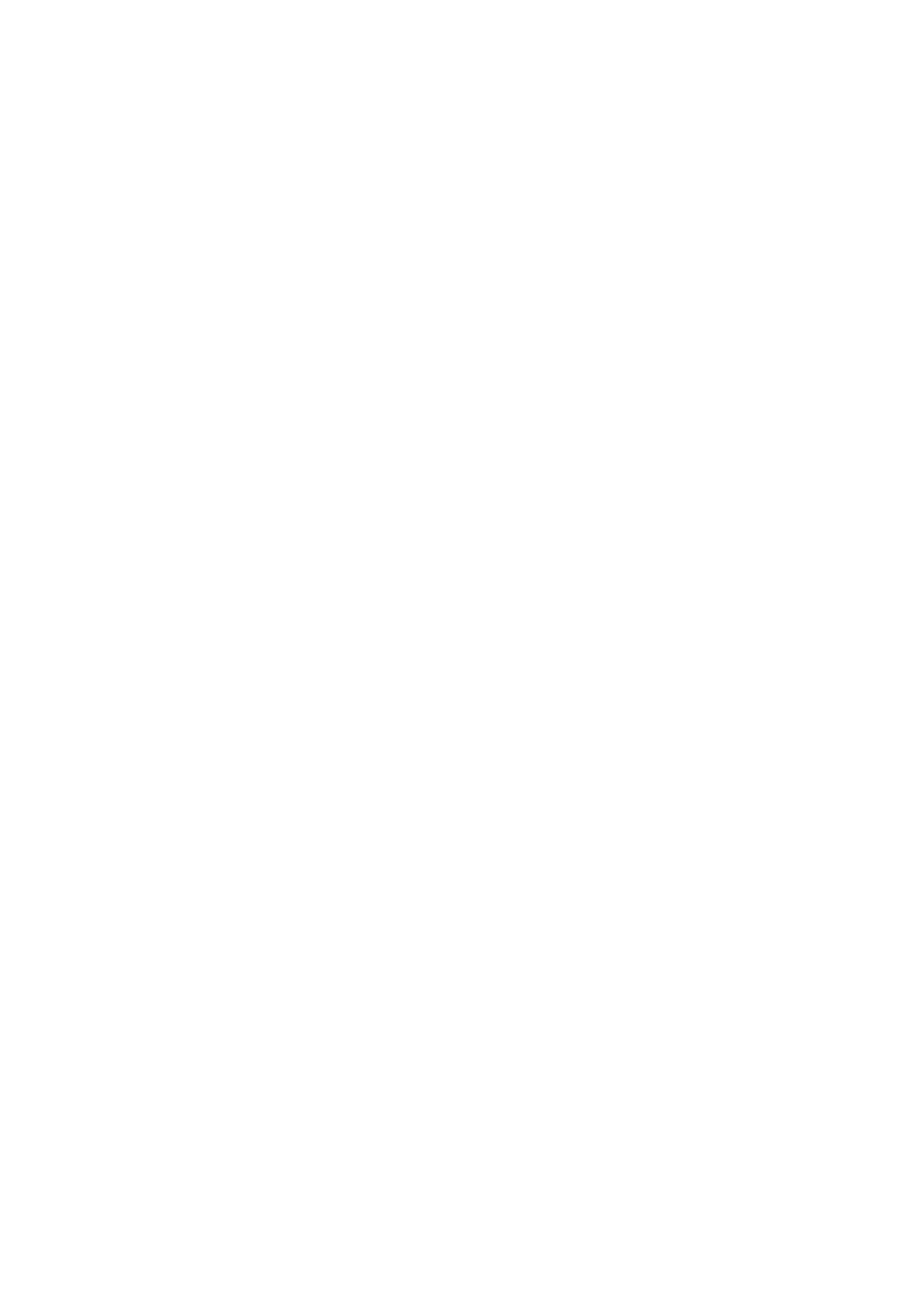# **NO. 11 OF 2016**

# **CLIMATE CHANGE ACT**

### ARRANGEMENT OF SECTIONS

# PART I – PRELIMINARY

# *Section*

- 1. Short title
- 2. Interpretation
- 3. Objects and purposes
- 4. Guiding values and principles

# PART II – POLICY, CO-ORDINATION AND OVERSIGHT

- 5. Establishment of the Climate Change Council
- 6. Functions of the Council
- 7. Members of the Council
- 8. Powers and duties of the Cabinet Secretary
- 9. Climate Change Directorate
- 10. Seal of the Council
- 11. Delegation of powers by the Council
- 12. Code of conduct

# PART III – CLIMATE CHANGE

# RESPONSE MEASURES AND ACTIONS

- 13. Cabinet Secretary to coordinate the preparation of climate change action plans, strategies and policies
- 14. Policies formulated by the Government

### PART IV – DUTIES RELATING TO CLIMATE CHANGE

- 15. Climate change duties of public sector
- 16. Climate change duties of private entities
- 17. Monitoring compliance
- 18. Mainstreaming climate change actions into strategic areas
- 19. Mainstreaming climate change actions into County Government function
- 20. Integration of climate change risk
- 21. Integration of climate change into curricula
- 22. Reporting on climate change actions
- 23. Enforcement of rights relating to climate change

#### PART V – PUBLIC PARTICIPATION AND ACCESS TO INFORMATION

24. Public participation

# PART VI – FINANCIAL PROVISIONS

- 25. Climate Change Fund
- 26. Incentives for the promotion of climate change initiatives
- 27. Annual estimates
- 28. Financial year of the Council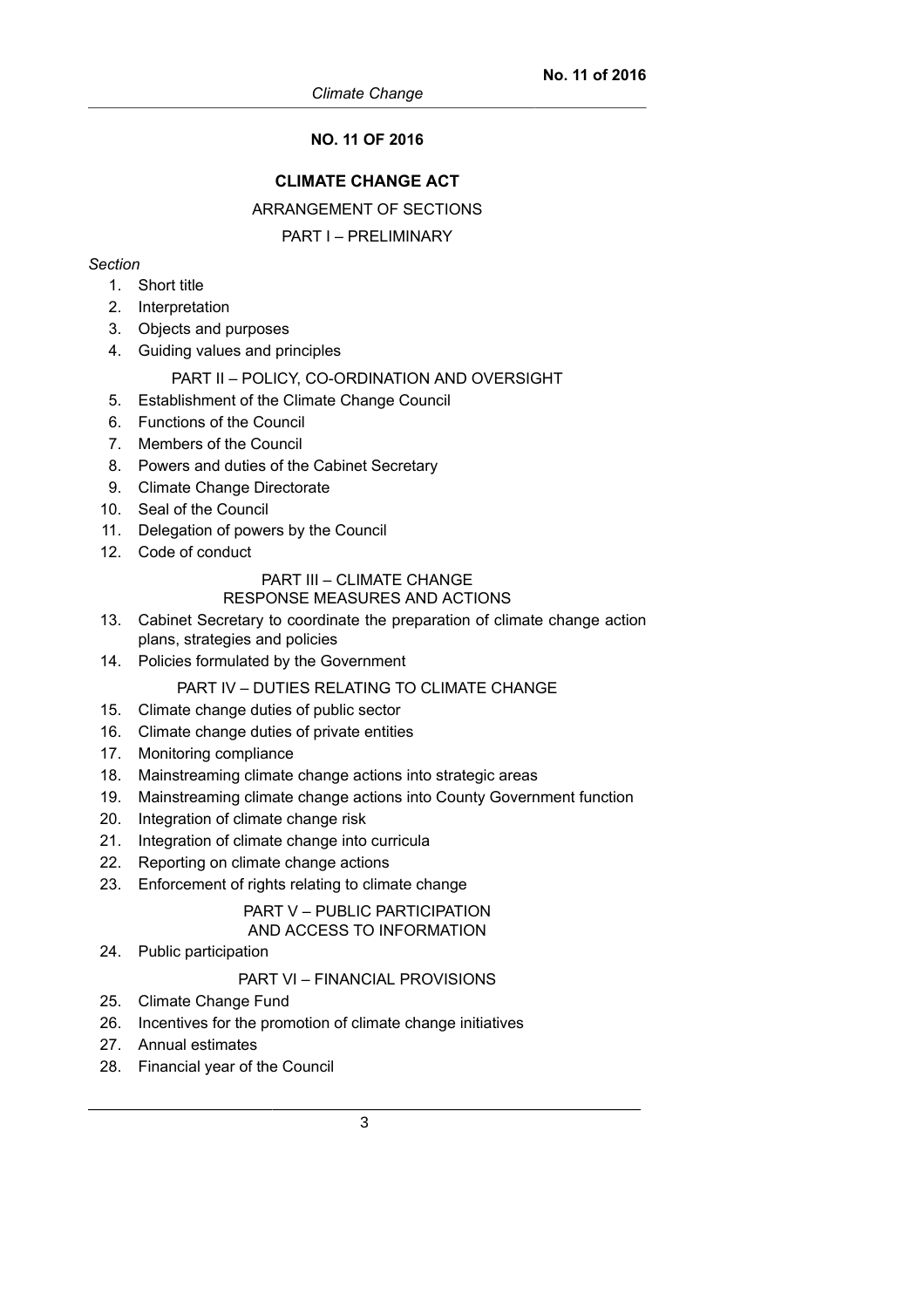29. Accounts and audit

# PART VII – MISCELLANEOUS PROVISIONS

- 30. Public engagement strategy
- 31. Conflict of interest
- 32. Protection from personal liability
- 33. Offences and penalties
- 34. Reports
- 35. Transitional provision

# PART VIII – DELEGATED LEGISLATION

36. Regulations

# **SCHEDULES**

SCHEDULE — PROVISIONS ON PUBLIC CONSULTATION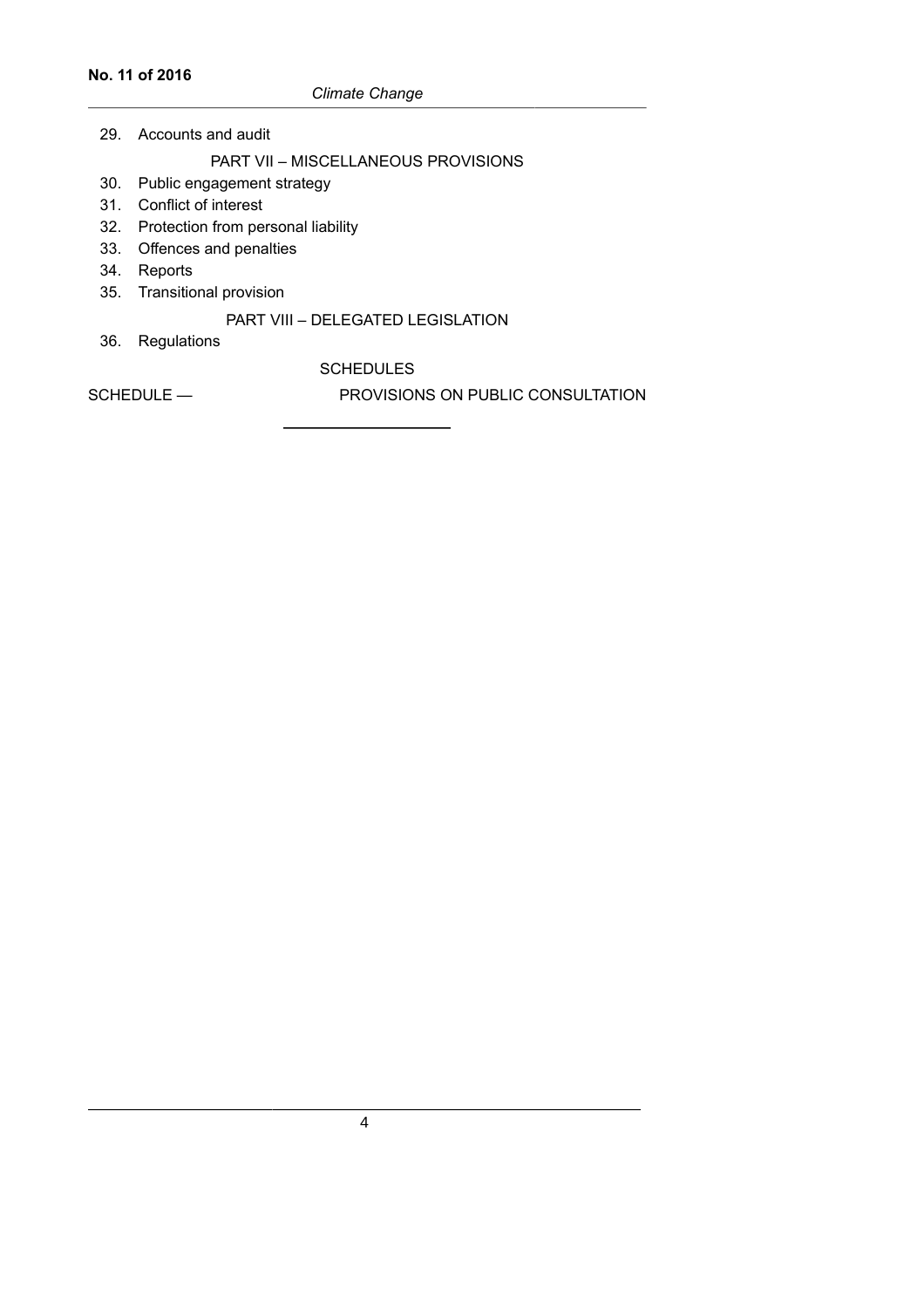#### **NO. 11 OF 2016**

# **CLIMATE CHANGE ACT**

[*Date of assent: 6th May, 2016*.]

[*Date of commencement: 27th May, 2016*.]

**AN ACT of Parliament to provide for a regulatory framework for enhanced response to climate change; to provide for mechanism and measures to achieve low carbon climate development, and for connected purposes**

[Act No. 11 of 2016.]

#### PART I – PRELIMINARY

#### **1. Short title**

This Act may be cited as the Climate Change Act, 2016.

#### **2. Interpretation**

In this Act, unless the context otherwise requires—

**"adaptation"** means adjustment in natural or human systems in response to actual or expected climatic stimuli or their effects which moderates harm or exploits beneficial opportunities;

**"all levels of government"** means all departments and agencies of the national and county governments;

**"Authority"** means the National Environmental Management Authority established by the Environmental Management and Coordination Act, 1999 or its successor legislation;

**"Cabinet Secretary"** means the Cabinet Secretary of the Ministry for the time being responsible for matters relating to climate change;

**"climate change"** means a change in the climate system which is caused by significant changes in the concentration of greenhouse gases as a consequence of human activities and which is in addition to natural climate change that has been observed during a considerable period;

**"climate change duties"** means the statutory obligations conferred on public and private entities to implement climate change actions consistent with the national goal of low carbon climate resilient development;

**"climate change resilience"** means the capability to maintain competent function and return to some normal range of function even when faced with adverse impact of climate change;

**"climate change secretariat"** means the secretariat established by the Public Service Commission to coordinate climate change mitigation and adaptation actions and interventions;

**"climate finance"** means monies available for or mobilized by government or non-government entities to finance climate change mitigation and adaptation actions and interventions;

**"Council"** means the National Climate Change Council established under section 5;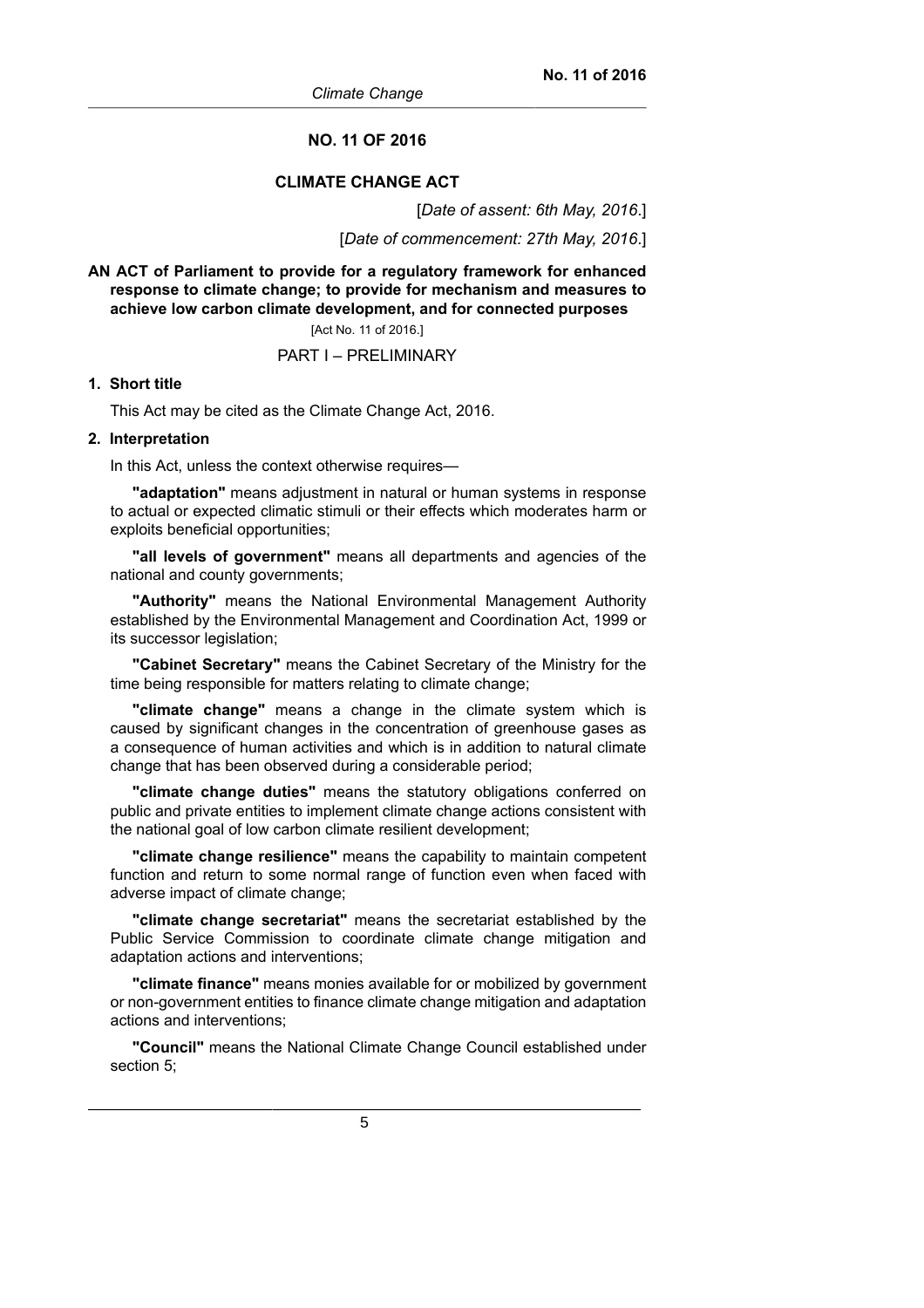**"county executive committee member"** means the county executive committee member for the time being responsible for matters relating to climate change;

**"emissions"**, in relation to a greenhouse gas, means emissions of that gas into the atmosphere where the emissions are attributable to human activity;

**"Fund"** means the Climate Change Fund established under section 25;

**"greenhouse gas"** includes but is not limited to—

- (a) carbon dioxide;
- (b) methane;
- (c) nitrous oxide;
- (d) hydrofluorocarbons;
- (e) perfluorocarbons;
- (f) sulphur hexafluoride; and
- (g) indirect greenhouse gases;

**"intergenerational"** means with reference to equity among present and future generations and equity in the present generation;

**"mainstreaming"** means the integration of climate change actions into decision making and implementation of functions by the sector ministries, state corporations and county governments;

**"mitigation"** means efforts that seek to prevent or slow down the increase of atmospheric greenhouse gas concentrations by limiting current or future emissions and enhancing potential sinks for greenhouse gases;

**"public entity"** means body or person with functions of a public nature;

**"private entity"** means a body or person with functions of a private nature, and includes bodies registered under the Public Benefits Organisations Act, 2013, (No.18 of 2013);

**"recycling"**, in relation to any waste, includes recovery and re-use whether or not the waste is subjected to any process and cognate expressions are to be construed accordingly; and

**"waste"** has the meaning assigned to it in section 2 of the Environmental Management and Co-ordination Act, 1999 (No. 8 of 1999).

### **3. Objects and purposes**

(1) This Act shall be applied for the development, management, implementation and regulation of mechanisms to enhance climate change resilience and low carbon development for the sustainable development of Kenya.

(2) Without prejudice to subsection (1), this Act shall be applied in all sectors of the economy by the national and county governments to—

- (a) mainstream climate change responses into development planning, decision making and implementation;
- (b) build resilience and enhance adaptive capacity to the impacts of climate change;
- (c) formulate programmes and plans to enhance the resilience and adaptive capacity of human and ecological systems to the impacts of climate change;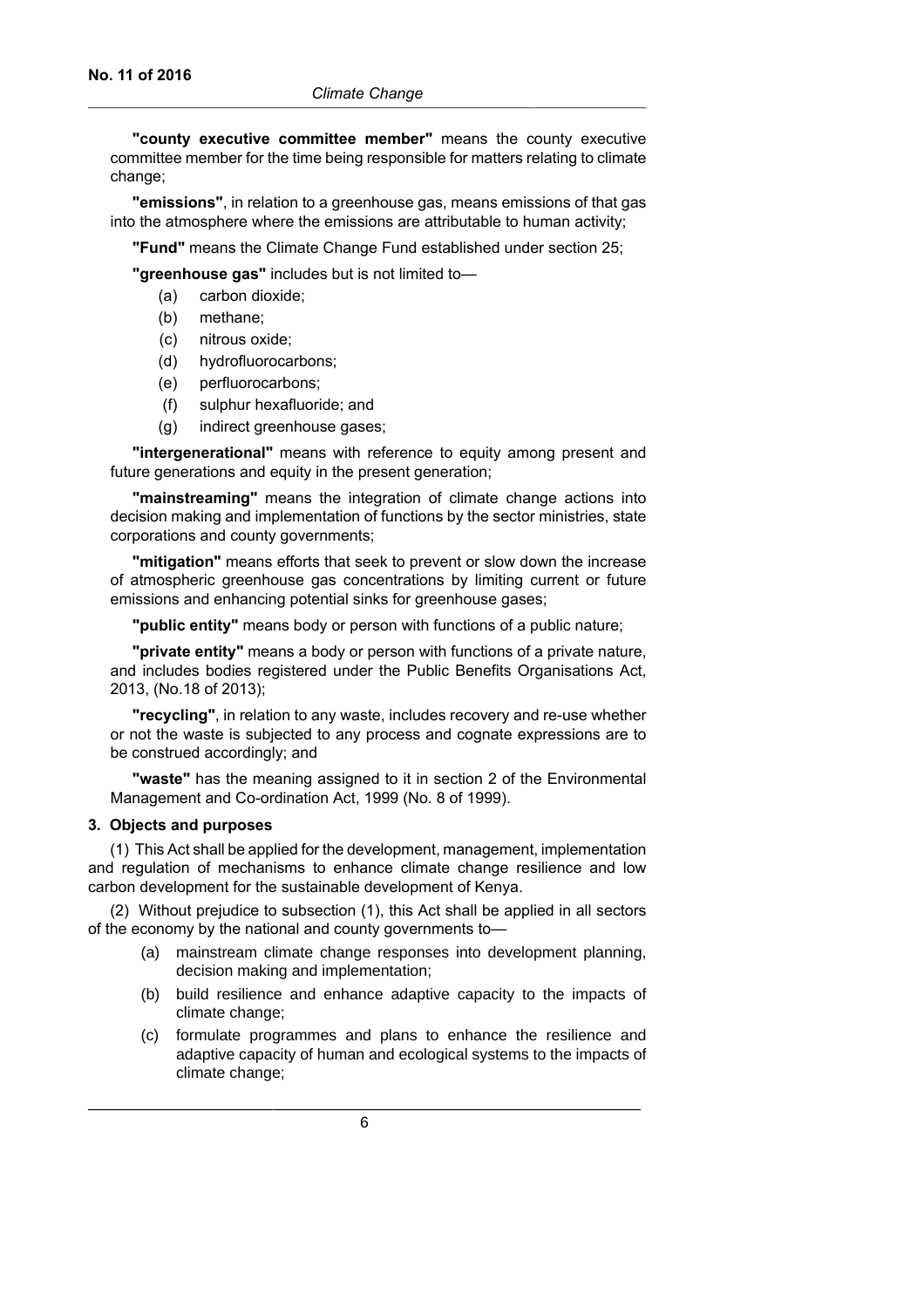- (d) mainstream and reinforce climate change disaster risk reduction into strategies and actions of public and private entities;
- (e) mainstream intergenerational and gender equity in all aspects of climate change responses;
- (f) provide incentives and obligations for private sector contribution in achieving low carbon climate resilient development;
- (g) promote low carbon technologies, improve efficiency and reduce emissions intensity by facilitating approaches and uptake of technologies that support low carbon, and climate resilient development;
- (h) facilitate capacity development for public participation in climate change responses through awareness creation, consultation, representation and access to information;
- (i) mobilize and transparently manage public and other financial resources for climate change response;
- (j) provide mechanisms for, and facilitate climate change research and development, training and capacity building;
- (k) mainstream the principle of sustainable development into the planning for and decision making on climate change response; and
- (l) integrate climate change into the exercise of power and functions of all levels of governance, and to enhance cooperative climate change governance between the national government and county governments.

(3) The rights and duties conferred under this Act are in addition to those conferred by any other law.

### **4. Guiding values and principles**

(1) The guiding values and principles of low carbon climate change resilient and development in this section shall bind all level of government and all persons when—

- (a) enacting, applying or interpreting any provisions of this Act; and
- (b) making or implementing public policy decisions on climate change.

(2) In discharging their functions and duties under this Act the Council, the Cabinet Secretary, county government, any state officer and state organ shall be guided by the following—

- (a) national values and principles of governance in Article 10 of the Constitution and the values and principles of public service in Article 232 of the Constitution;
- (b) be guided by the provisions of Articles 42 and 69 of the Constitution;
- (c) ensure promotion of sustainable development under changing climatic conditions;
- (d) ensure equity and social inclusion in allocation of effort, costs and benefits to cater for special needs, vulnerabilities, capabilities, disparities and responsibilities;
- (e) ensure integrity and transparency;
- (f) ensure participation and consultation with stakeholders in accordance with the Schedule.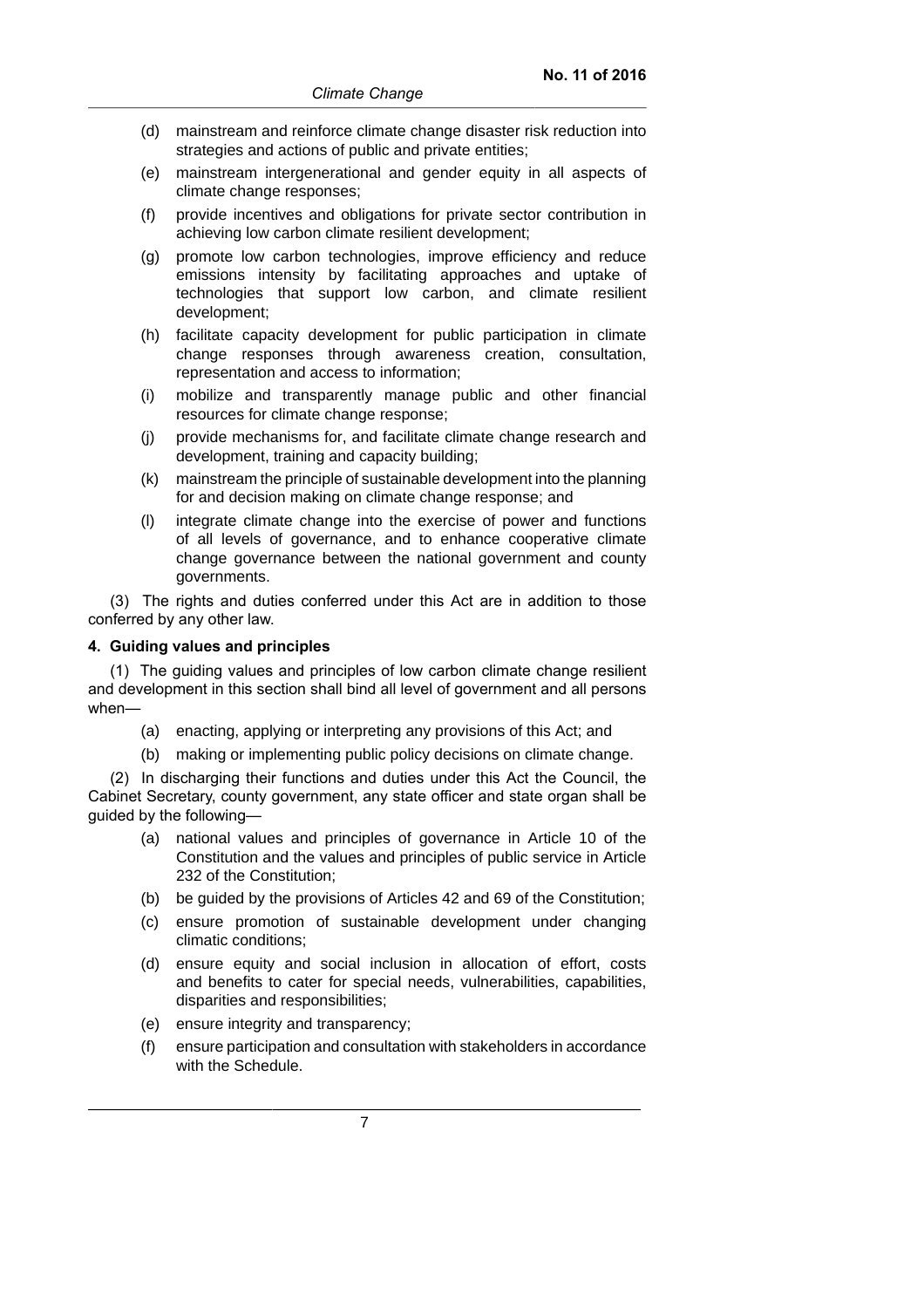### PART II – POLICY, CO-ORDINATION AND OVERSIGHT

### **5. Establishment of the Climate Change Council**

(1) There is established an unincorporated body to be known as the National Climate Change Council.

(2) The Council shall be chaired by the President.

(3) The Deputy President who shall be the vice-chairperson to the Council.

(4) The Cabinet Secretary for the time being responsible for environment and climate change affairs shall be the secretary to the Council.

(5) The Directorate established under this Act shall serve as the Secretariat of the Council.

### **6. Functions of the Council**

The Council shall provide an overarching national climate change co-ordination mechanism and shall—

- (a) ensure the mainstreaming of the climate change function by the national and county governments;
- (b) approve and oversee implementation of the National Climate Change Action Plan;
- (c) advise the national and county governments on legislative, policy and other measures necessary for climate change response and attaining low carbon climate change resilient development;
- (d) approve a national gender and intergenerational responsive public education awareness strategy and implementation programme;
- (e) provide policy direction on research and training on climate change including on the collation and dissemination of information relating to climate change to the national and county governments, the public and other stakeholders;
- (f) provide guidance on review, amendment and harmonization of sectoral laws and policies in order to achieve the objectives of this Act;
- (g) administer the Climate Change Fund established under this Act; and
- (h) set the targets for the regulation of greenhouse gas emissions.

### **7. Members of the Council**

(1) The Council shall comprise not more than nine members who shall be appointed by the President.

- (2) The Council shall be constituted as follows—
	- (a) the Cabinet Secretary responsible for environment and climate change affairs;
	- (b) the Cabinet Secretary responsible for the National Treasury;
	- (c) the Cabinet Secretary responsible for economic planning;
	- (d) the Cabinet Secretary responsible for energy;
	- (e) the chairperson of the Council of Governors;
	- (f) a representative of the private sector nominated by the body representing the largest number of institutions in the private sector;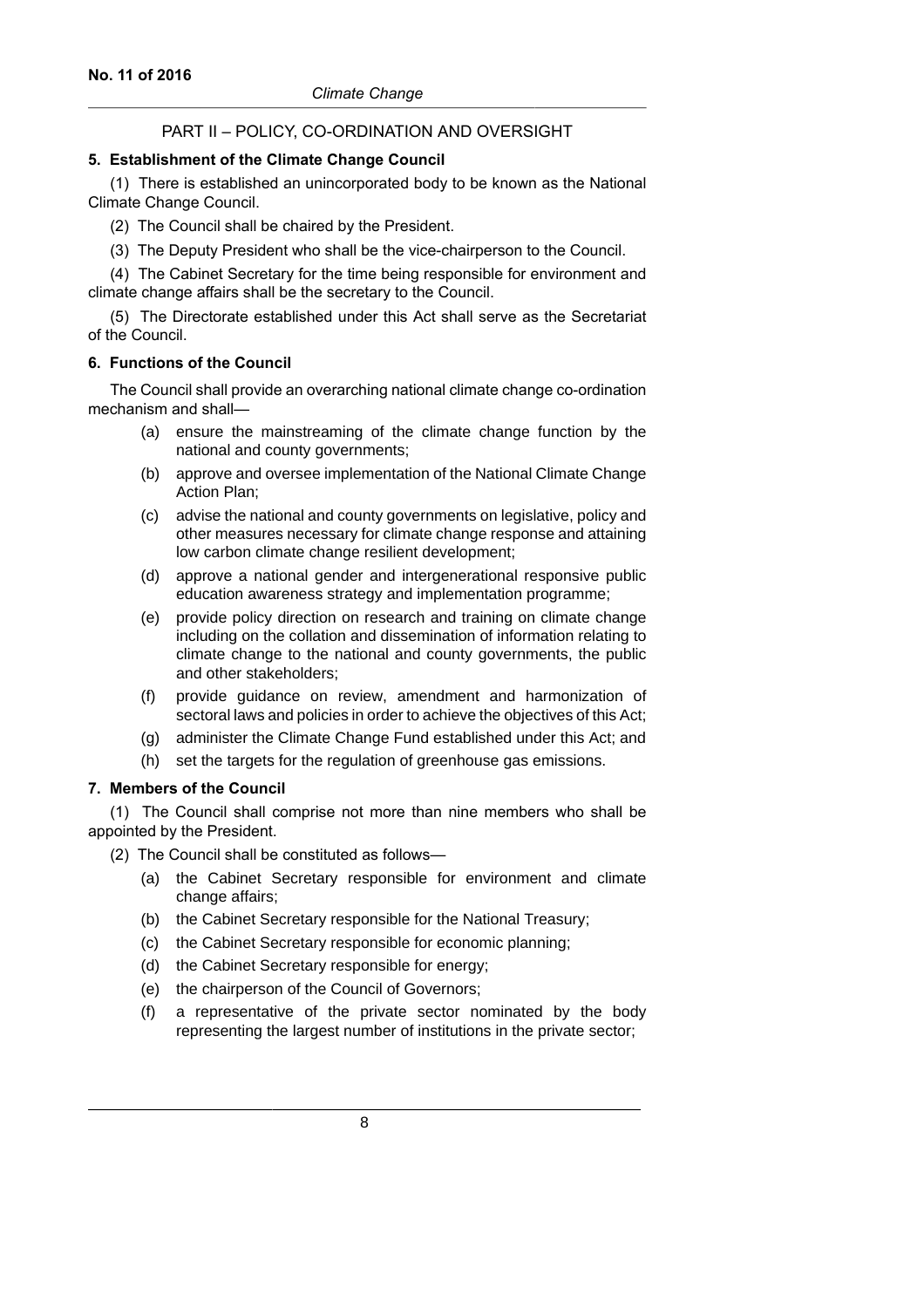- (g) a representative of the Civil Society nominated by the most representative registered national umbrella association of civil societies working on climate change:
- (h) a representative of the marginalised community within the meaning of Article 260 of the Constitution who has knowledge and experience in matters relating to indigenous knowledge; and
- (i) a representative of the academia nominated by the Commission for University Education.

(3) A person shall be appointed under subsection  $(2)(f)$ ,  $(g)$ ,  $(h)$  and  $(i)$ , if the person has expertise and experience in matters of climate change, economy, finance, law, environment and public administration.

(4) The names of persons nominated for appointment under subsection (2) (f), (g), (h) and (i) shall be submitted to Parliament for approval.

(5) Except for members appointed under subsection (2)(a), (b), (c), (d) and (e) each person shall be qualified for appointment as member of the Council if such person—

- (a) is a citizen of Kenya;
- (b) fulfils the requirements of Chapter 6 of the Constitution; and
- (c) has at least ten years' experience in the relevant field.

(6) The President shall in the appointment of members ensure compliance with the two thirds gender principle.

(7) The Council shall at its first sitting, ballot to determine which of the members appointed under subsection (2) (f), (g), (h) and (i) shall serve for a two year term to ensure pro rata succession of membership.

(8) The Council may co-opt members with relevant expertise when needed to advise on specific matters.

(9) The Council may from time to time establish committees for the better carrying out of its functions.

(10) The members of the Council shall be paid such allowances as the Salaries and Remuneration Commission may determine.

(11) The Council shall meet at least four times in a year.

(12) Except as provided in subsection (7) the membership of the Council shall be for a term of three years and renewable once.

#### **8. Powers and duties of the Cabinet Secretary**

(1) Subject to the provisions of this Act, the Cabinet Secretary shall exercise control and provide guidance over climate change governance and implementation of this Act.

(2) The Cabinet Secretary shall—

- (a) formulate and periodically review the climate change policy, strategy and the National Climate Change Action Plan and submit to the Council for approval;
- (b) co-ordinate negotiations on climate change related issues in consultation with the Cabinet Secretary responsible for foreign affairs;
- (c) formulate a national gender and intergenerational responsive public education and awareness strategy on climate change and implementation programme;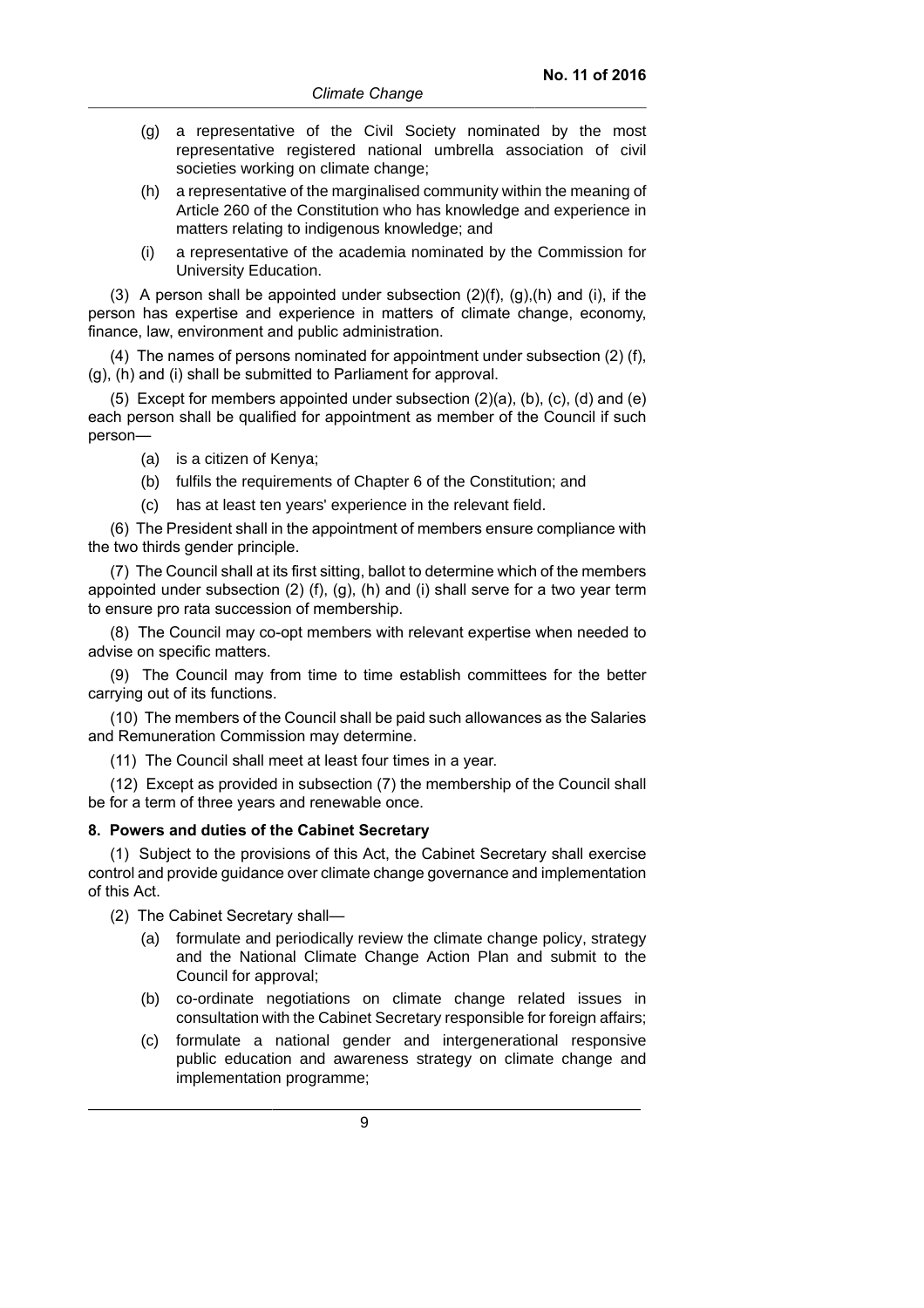- (d) provide through the Directorate, technical assistance on climate change actions and responses to county governments, based on mutual agreement and needs cited by the county governments; and
- (e) report biannually to Parliament on the status of implementation of international and national obligations to respond to climate change, and progress towards attainment of low carbon climate resilient development.

(3) The Cabinet Secretary in discharge of the duties and functions under this Act shall be assisted by the Climate Change Directorate established under this Act.

### **9. Climate Change Directorate**

(1) There is established the Climate Change Directorate, as a Directorate in the state Department for the time being responsible for climate change.

(2) The Directorate shall be the lead agency of the government on national climate change plans and actions to deliver operational co-ordination and shall report to the Cabinet Secretary.

(3) The Directorate shall be headed by a Director of Climate Change who shall be recruited competitively and appointed by the Public Service Commission.

(4) A person shall be qualified for appointment as a Director of Climate Change if the person—

- (a) is a citizen of Kenya;
- (b) has a postgraduate degree, knowledge and experience in any of the following fields—
	- (i) environmental studies;
	- (ii) engineering;
	- (iii) meteorology;
	- (iv) climatology;
	- (v) law;
	- (vi) economics; or
	- (vii) such other relevant field as may be determined by the Cabinet Secretary in consultation with the Public Service Commission;
- (c) has at least ten years' experience at senior management level in the relevant field; and
- (d) meets the requirements of Chapter Six of the Constitution.

(5) The Director appointed under subsection (4) shall be responsible for the performance of specific duties and functions of the Directorate as set out in this Act.

(6) The Director shall advise the Cabinet Secretary on matters relating to legislation, policy, co-ordination, regulation and monitoring of climate change governance.

(7) The Directorate shall, on behalf of the Council, perform functions as may be specifically set out in this Act and in regulations.

(8) Without prejudice to the generality of the foregoing subsection, the Directorate shall perform the following duties and functions—

(a) provide analytical support on climate change to the various sector ministries, agencies and county governments;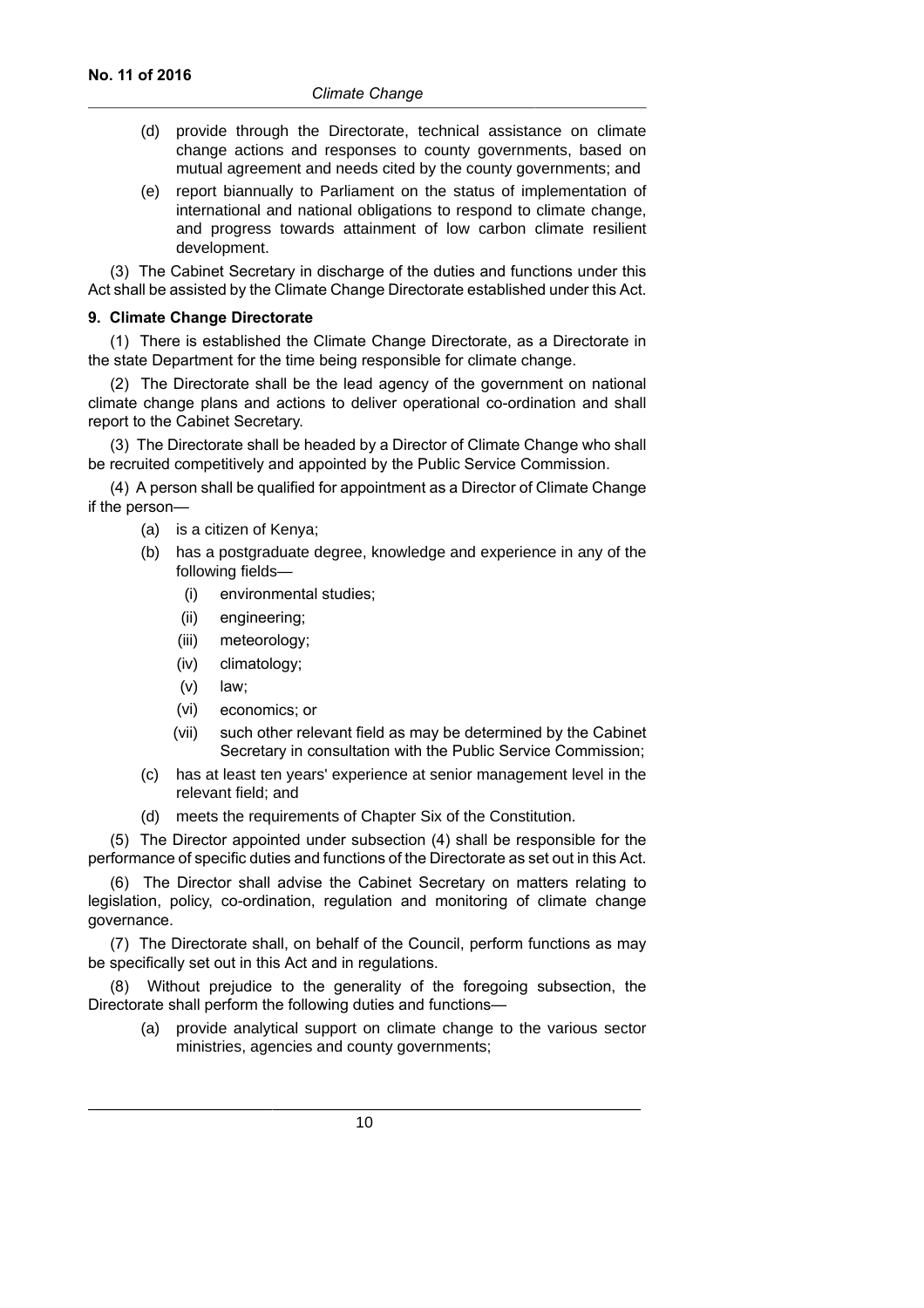- (b) establish and manage a national registry for appropriate mitigation actions by public and private entities;
- (c) serve as the national knowledge and information management centre for collating, verifying, refining, and disseminating knowledge and information on climate change;
- (d) in collaboration with other agencies at the national and county government levels—
	- (i) identify low carbon development strategies and co-ordinate related measurement, reporting and verification;
	- (ii) develop strategies and co-ordinate actions for building resilience to climate change and enhancing adaptive capacity;
	- (iii) optimize the country's opportunities to mobilize climate finance;
- (e) co-ordinate adherence to the county's international obligations including associated reporting requirements;
- (f) co-ordinate implementation of the gender and intergenerational climate change education, consultation and learning at the national and county governments levels;
- (g) provide, on instruction of the Cabinet Secretary, technical assistance based on needs identified by county governments.

(9) The Cabinet Secretary shall, in consultation with the Public Service Commission determine the staff establishment required for the Directorate to effectively perform its functions under this Act, including mechanisms to transition staff from the climate change secretariat to the Directorate, based on performance evaluation.

#### **10. Seal of the Council**

(1) The seal of the Council shall be such device as may be determined by the Council and shall be kept by the Director of Climate Change.

(2) The affixing of the seal shall be authenticated by the chairperson of the Council and the Director of Climate Change.

(3) Any document purporting to be under the seal of the Council or issued on behalf of the Council shall be received in evidence and shall be deemed to be so executed or issued, as the case may be, without further proof, unless the contrary is proved.

#### **11. Delegation of powers by the Council**

Subject to the provisions of this Act, the Council may, either generally or in a particular case, delegate to any committee or to any member of the Council or officer or agent of the Council, the exercise of any of the functions of the Council under this Act.

### **12. Code of conduct**

The Council shall, by Regulations, prescribe a Code of Conduct for members of the Council and staff of the Council.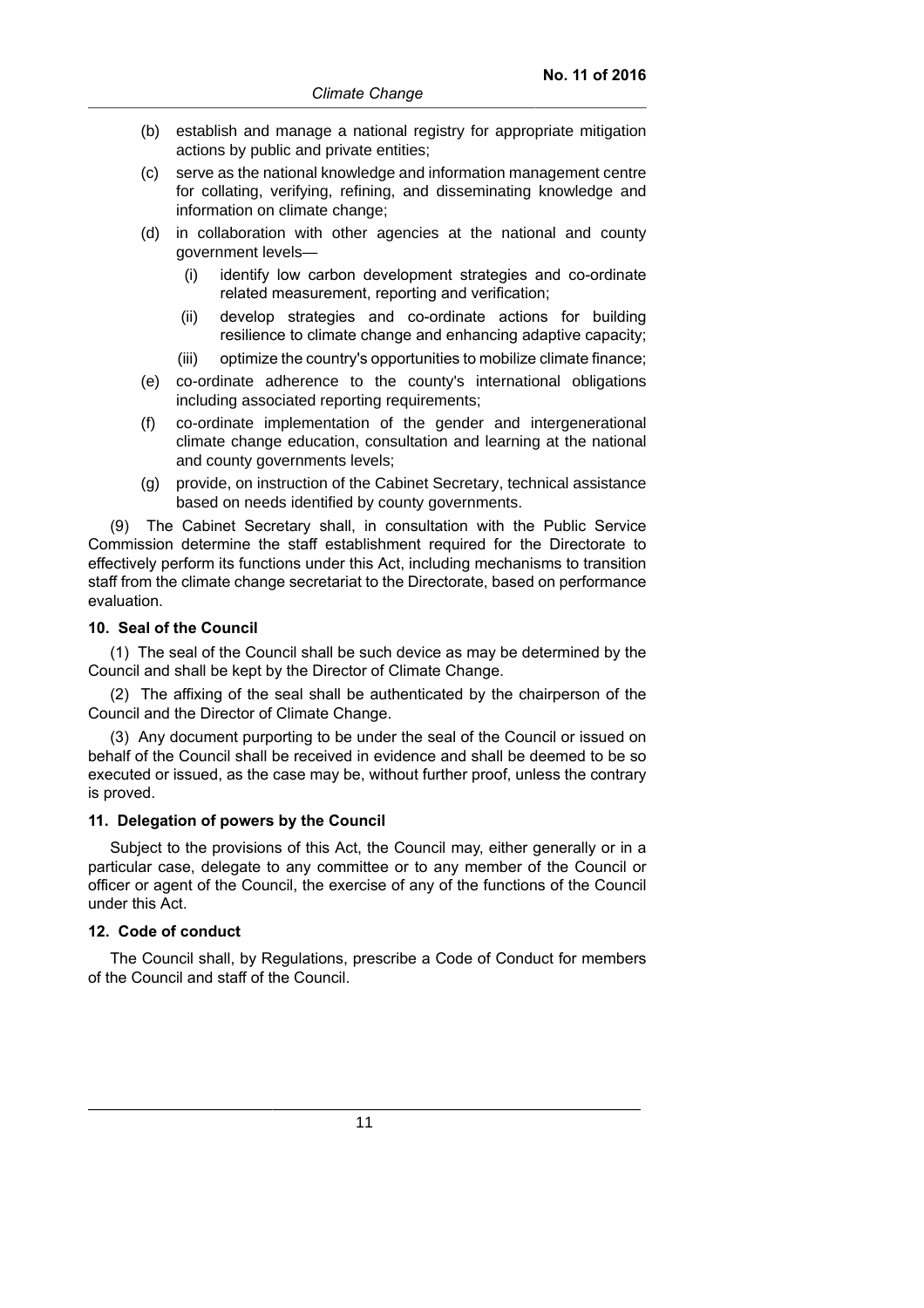### PART III – CLIMATE CHANGE RESPONSE MEASURES AND ACTIONS

### **13. Cabinet Secretary to coordinate the preparation of climate change action plans, strategies and policies**

(1) The Cabinet Secretary shall, in accordance with Article 10 of the Constitution and section 3 of this Act, and through public consultation, formulate a National Climate Change Action Plan.

(2) The National Climate Change Action Plan shall be presented for approval by the Council.

(3) The National Climate Change Action Plan shall prescribe measures and mechanisms—

- (a) to guide the county toward the achievement of low carbon climate resilient sustainable development;
- (b) to set out actions for mainstreaming climate change responses into sector functions;
- (c) for adaptation to climate change;
- (d) for mitigation against climate change;
- (e) to specifically identify all actions required as enablers to climate change response;
- (f) to mainstream climate change disaster risk reduction actions in development programmes;
- (g) to set out a structure for public awareness and engagement in climate change response and disaster reduction;
- (h) to identify strategic areas of national infrastructure requiring climate proofing;
- (i) to review and determine mechanisms for climate change knowledge management and access to information;
- (j) to enhance energy conservation, efficiency and use of renewable energy in industrial, commercial, transport, domestic and other uses;
- (k) to strengthen approaches to climate change research and development training and technology transfer;
- (l) to review and recommend duties of public and private bodies on climate change;
- (m) to review levels and trends of greenhouse gas emissions; and
- (n) to identify outputs, overall budget estimates and timeframes to realize expected results.

(4) Without prejudice to the foregoing, the National Climate Change Action Plan shall address all sectors of the economy, and provide mechanisms for mainstreaming of the National Climate Change Action Plan into those sectors.

(5) In formulating the National Climate Change Action Plan, the Cabinet Secretary shall be informed by—

- (a) scientific knowledge about climate change;
- (b) technology and technological innovations relevant to climate change;
- (c) economic circumstances, in particular the likely impact of the action plan on the following—
	- (i) the economy;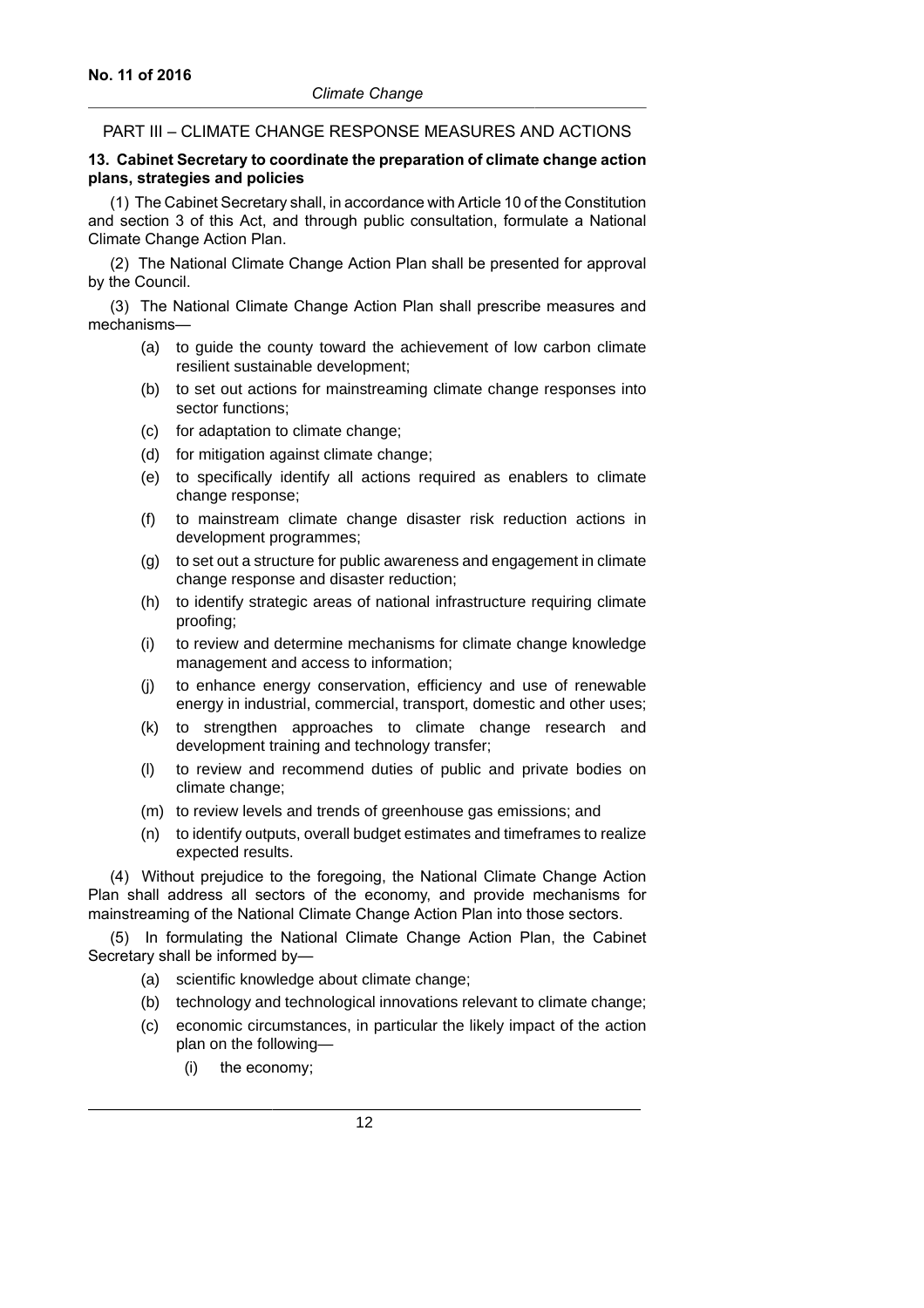- (ii) the competitiveness of particular sectors of the economy;
- (iii) small and medium-size enterprises;
- (iv) employment opportunities; and
- (v) the socio-economic well-being of any segment or part of the population;
- (d) fiscal circumstances, in particular, the likely impact of the action plans, strategies and policies on the marginalised and disadvantaged communities;
- (e) social circumstances in particular, the likely impact of the action plans, strategies and policies on biodiversity and ecosystem services;
- (f) international law and policy relating to climate change; and
- (g) indigenous knowledge related to climate change adaptation and mitigation.

(6) A notice shall be published in the Kenya Gazette and national newspapers to notify the public on approval of the National Climate Change Action Plan by the Council.

(7) The Directorate shall undertake a biennial review of the implementation of the National Climate Change Action Plan and report to the Council.

(8) The Cabinet Secretary shall, in every five year period, review and update the National Climate Change Action Plan.

(9) The Cabinet Secretary, all public bodies, and any person or entity engaged in climate change governance and administration shall, when exercising any power or discharging any statutory duty or function, be bound by the contents of the National Climate Change Action Plan.

### **14. Policies formulated by the Government**

(1) Without prejudice to section 13, where the Government formulates a policy or an action plan on climate change, the Council, in consultation with the Cabinet Secretary, shall, as soon as reasonably practicable, prepare and cause to be tabled before Parliament a programme setting out—

- (a) the objectives of the policy in relation to adaptation to and mitigation against climate change;
- (b) the proposals for meeting those objectives;
- (c) the arrangements for involving stakeholders and engaging the public in the course of meeting the objectives;
- (d) the period within which the proposals and policies will be implemented; and
- (e) measures for addressing the risks identified in the policies.

(2) Subsection (1) shall, with necessary modifications, apply to reports on policies or action plans formulated by the government under this section.

### PART IV – DUTIES RELATING TO CLIMATE CHANGE

#### **15. Climate change duties of public sector**

(1) The Council may, on recommendation of the Cabinet Secretary and in consultation with relevant Cabinet Secretaries and county government, impose duties relating to climate change on any public entity at all levels of government.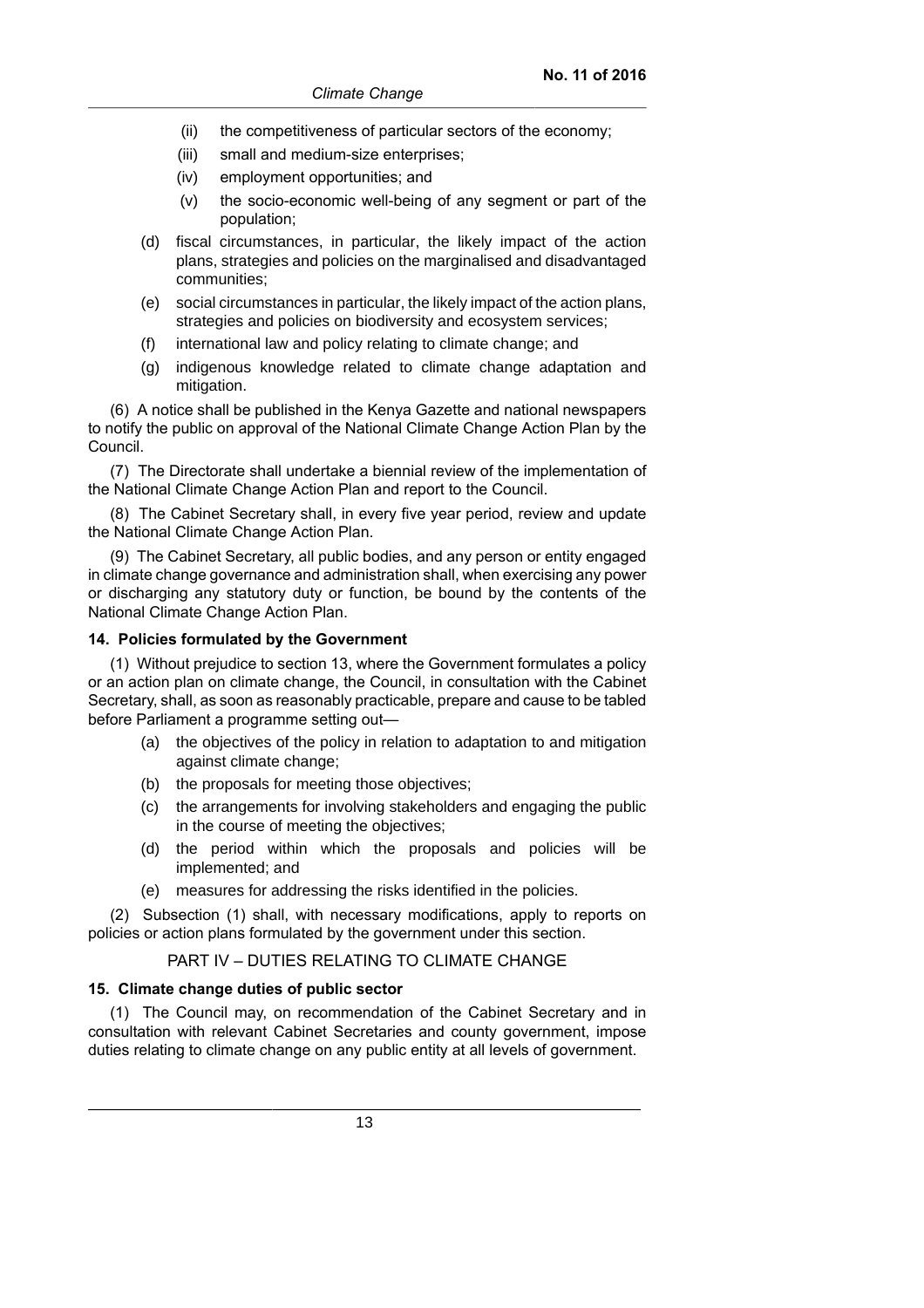(2) Any public entity on which a climate change duty has been imposed shall, in exercising functions under this Act or any other law, act in a manner best suited to achieve the successful implementation of this Act and the National Climate Change Action Plan.

(3) The duties shall be imposed and may be varied or revoked through regulations made by the Council.

(4) The imposition of climate change duties shall be preceded by public awareness and consultations.

(5) Each state department and national government public entity shall have the following duties—

- (a) integrate the climate change action plan into sectoral strategies, action plans and other implementation projections for the assigned legislative and policy functions;
- (b) report on sectoral greenhouse gas emissions for the national inventory;
- (c) designate a unit with adequate staff and financial resources and appoint a senior officer as head of the unit to coordinate the mainstreaming of the climate change action plan and other climate change statutory functions and mandates into sectoral strategies for implementation;
- (d) regularly monitor and review the performance of the integrated climate change functions through sectoral mandates;
- (e) put in place and implement mechanisms for sustainability in performance of sectoral mandates; and
- (f) report annually to the Council on the status and progress of performance and implementation of all assigned climate change duties and functions.

(6) Where an evaluation report from a statutory public body discloses unsatisfactory performance, the State Department shall undertake investigations and report the findings to the Council.

(7) An investigation under this section shall be undertaken by the head of unit and be processed within thirty days after receipt by the State Department.

(8) Upon receiving the reports from the State Department, the Council shall undertake an evaluation on performance of climate change duties and functions.

(9) The Council shall, within three months after the end of every financial year, publish publicly and submit the evaluation report on performance of climate change duties by public entities to the National Assembly for review, discussion and debate.

(10) The National Assembly shall, within six months of receiving the evaluation report, provide recommendations and proposed actions to the Council, the Cabinet Secretary, the Directorate, a State Department or statutory public entity.

#### **16. Climate change duties of private entities**

(1) The Council may, in consultation with the Cabinet Secretary and relevant State Departments, impose climate change obligations on private entities, including entities constituted under the Public Benefits Organizations Act, 2013 (No. 18 of 2013).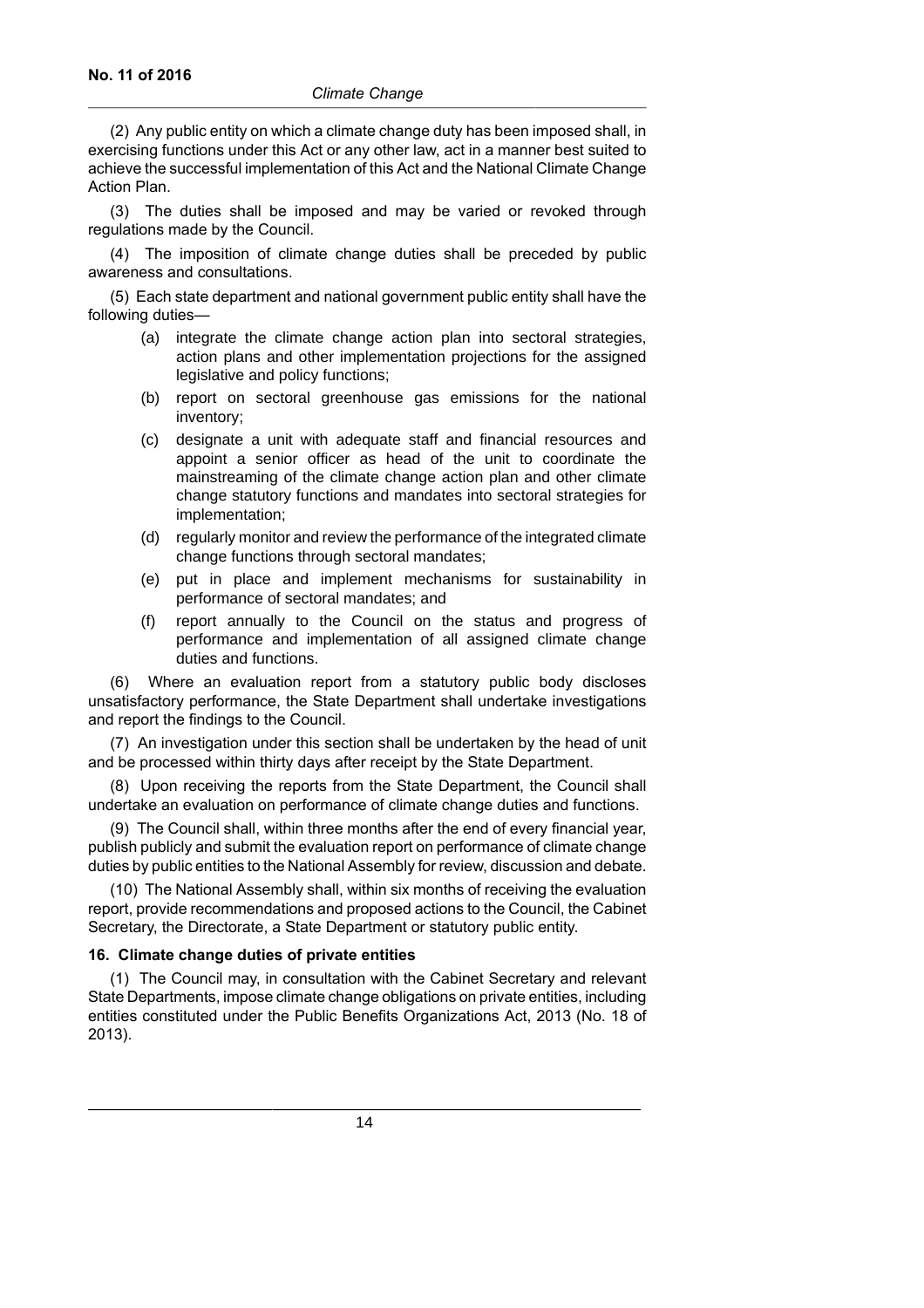(2) The Council shall make regulations governing the nature and procedure for reporting on performance by private entities, including the authority to monitor and evaluate compliance.

- (3) Notwithstanding other provisions in this Act, the Council may—
	- (a) by notice in the Gazette, require a private entity that is subject to climate change obligations to, at any time, prepare reports on the status of its performance of the climate change duties and prescribe the period for reporting; and
	- (b) require any private entity that fails to comply with its climate change obligations to prepare a report within a specified time, on the actions it has taken, is taking or intends to take to secure future performance with those duties.

#### **17. Monitoring compliance**

(1) The National Environmental Management Authority shall on behalf of the Council—

- (a) monitor, investigate and report on whether public and private entities are in compliance with the assigned climate change duties;
- (b) ascertain that private entities are in conformity with instructions prescribed under section 16 of this Act; and
- (c) regulate, enforce and monitor compliance on levels of greenhouse gas emissions as set by the Council under this Act.
- (2) In the performance of this function, the Authority shall—
	- (a) have all powers necessary for purposes of monitoring and investigation including the power to enter premises of any private entity and make an enquiry; and
	- (b) at a reasonable hour, for the purposes of monitoring and investigation, enter any private land or premises to make an inspection or other task related to this function.
- (3) A person commits an offence if the person—
	- (a) fails to give or refuses to give access to the Authority or its authorised staff who has requested access to any land;
	- (b) hinders the execution by the Authority of the duties under this Act or any other law;
	- (c) fails or refuses to give information that the person may lawfully be required to give to the Authority; or
	- (d) gives false or misleading information to the Authority.

(4) A person who commits an offence under subsection (3) is liable, on conviction, to a fine not exceeding one million shillings or to imprisonment for a period not exceeding five years, or to both.

(5) The Authority shall, annually, report to the Council on the performance of functions under this Act, and such report shall form part of the report by the Council to the National Assembly.

### **18. Mainstreaming climate change actions into strategic areas**

The Council, on the recommendation of the Cabinet Secretary shall each year identify priority strategies and actions of disaster risk reduction related to climate change and—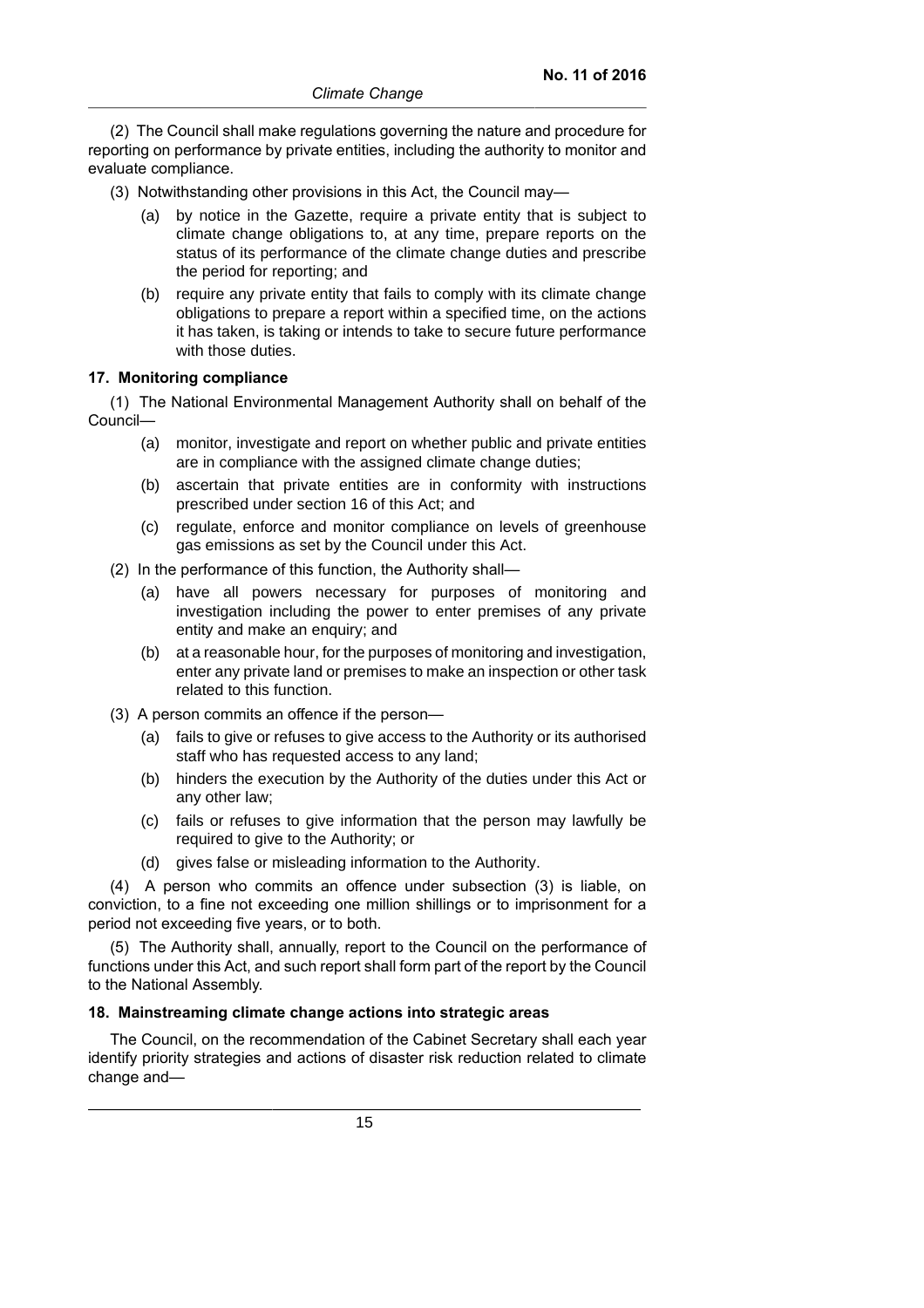- (a) advise the President to require incorporation of this priority strategies and actions into functions and budgets of each State Department, state corporation and other national government entities;
- (b) advise a county government on priority strategies and actions that should be integrated into functions and budgets of departments and entities of the county governments; and
- (c) develop a specific public safety component for disaster risk reduction for incorporation by all levels of government to prevent climate change induced disasters, and manage emergency responses.

#### **19. Mainstreaming climate change actions into County Government function**

(1) A county government shall, in performance of its functions, integrate and mainstream climate change actions, interventions and duties set out in this Act, and the National Climate Change Action Plan into various sectors.

(2) A county government shall, in development, updating and approval of the County Integrated Development Plan, and the County Sectoral Plans mainstream the implementation of the National Climate Change Action Plan, taking into account national and county priorities.

(3) The Governor of a county shall designate a County Executive Committee Member to coordinate climate change affairs.

(4) Subject to this Act and the Constitution, a county government may enact legislation that further defines implementation of its obligations under this Act, or other climate change functions relevant to the county or such other related purposes.

(5) A county government shall at the end of every financial year, through the designated County Executive Committee Member, submit a report on progress of implementation of climate change actions to the County Assembly for review and debate, and a copy of this report shall be forwarded to the Directorate for information purposes.

#### **20. Integration of climate change risk**

The Authority shall integrate climate risk and vulnerability assessment into all forms of assessment, and for that purpose liaise with relevant lead agencies for their technical advice.

### **21. Integration of climate change into curricula**

(1) The Kenya Institute of Curriculum Development shall, on advice of the Council, integrate climate change into various disciplines and subjects of the national education curricula at all levels.

(2) The Council shall advise the public agencies responsible for regulating universities and tertiary institutions curricula on integration of climate change into their curricula.

#### **22. Reporting on climate change actions**

The Cabinet Secretary shall make regulations to guide the reporting and verification of climate change actions.

### **23. Enforcement of rights relating to climate change**

(1) A person may, pursuant to Article 70 of the Constitution, apply to the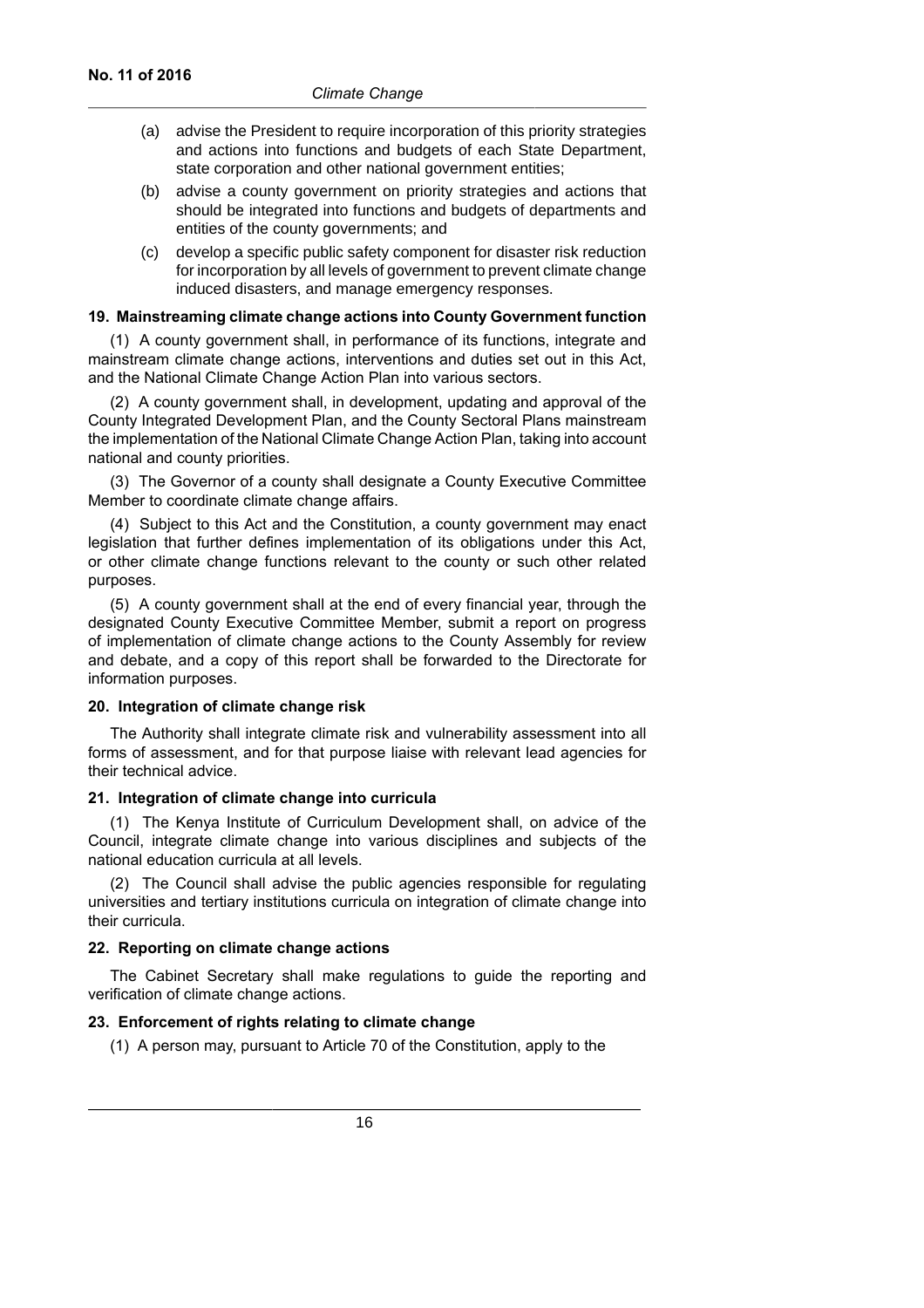Environment and Land Court alleging that a person has acted in a manner that has or is likely to adversely affect efforts towards mitigation and adaptation to the effects of climate change.

(2) Where an application is made under sub-section (1), the Court may make an order or give directions that it considers appropriate to—

- (a) prevent, stop or discontinue an act or omission that is harmful to the environment;
- (b) compel a public officer to take measures to prevent or discontinue an act or omission that is harmful to the environment; or
- (c) provide compensation to a victim of a violation relating to climate change duties.

(3) For the purposes of this section, an applicant does not have to demonstrate that a person has incurred loss or suffered injury.

PART V – PUBLIC PARTICIPATION AND ACCESS TO INFORMATION

### **24. Public participation**

(1) Public entities at each level of government shall, at all times when developing strategies, laws and policies relating to climate change, undertake public awareness and conduct public consultations.

(2) Public consultations shall be undertaken in a manner that ensures the public contribution makes an impact on the threshold of decision making.

(3) The Council shall, on recommendation of the Cabinet Secretary publish regulations on design and procedure to ensure efficacy of public consultations to ensure that they make an impact on the threshold of decision making on climate change at all levels of government.

(4) The Council and the Directorate shall publish and publicize all important information within their mandate.

(5) Any person may request for information from the Council and the Directorate, and such request for information—

- (a) shall be addressed to the Secretary of the Council or the Director or such other designated person;
- (b) may be subject to the payment of the prescribed fee in instances where the Council or Directorate incurs an expense in providing information; and
- (c) may be subject to confidentiality requirements of the Council or Directorate.

(6) Subject to Article 35 of the Constitution, the Council or the Directorate may decline to give information to an applicant where—

- (a) the request is considered unreasonable in the circumstances;
- (b) the information requested is at a deliberative stage within the Council or Directorate;
- (c) the prescribed fee is not paid; or
- (d) the applicant fails to satisfy any confidentiality requirements of the Council or Directorate.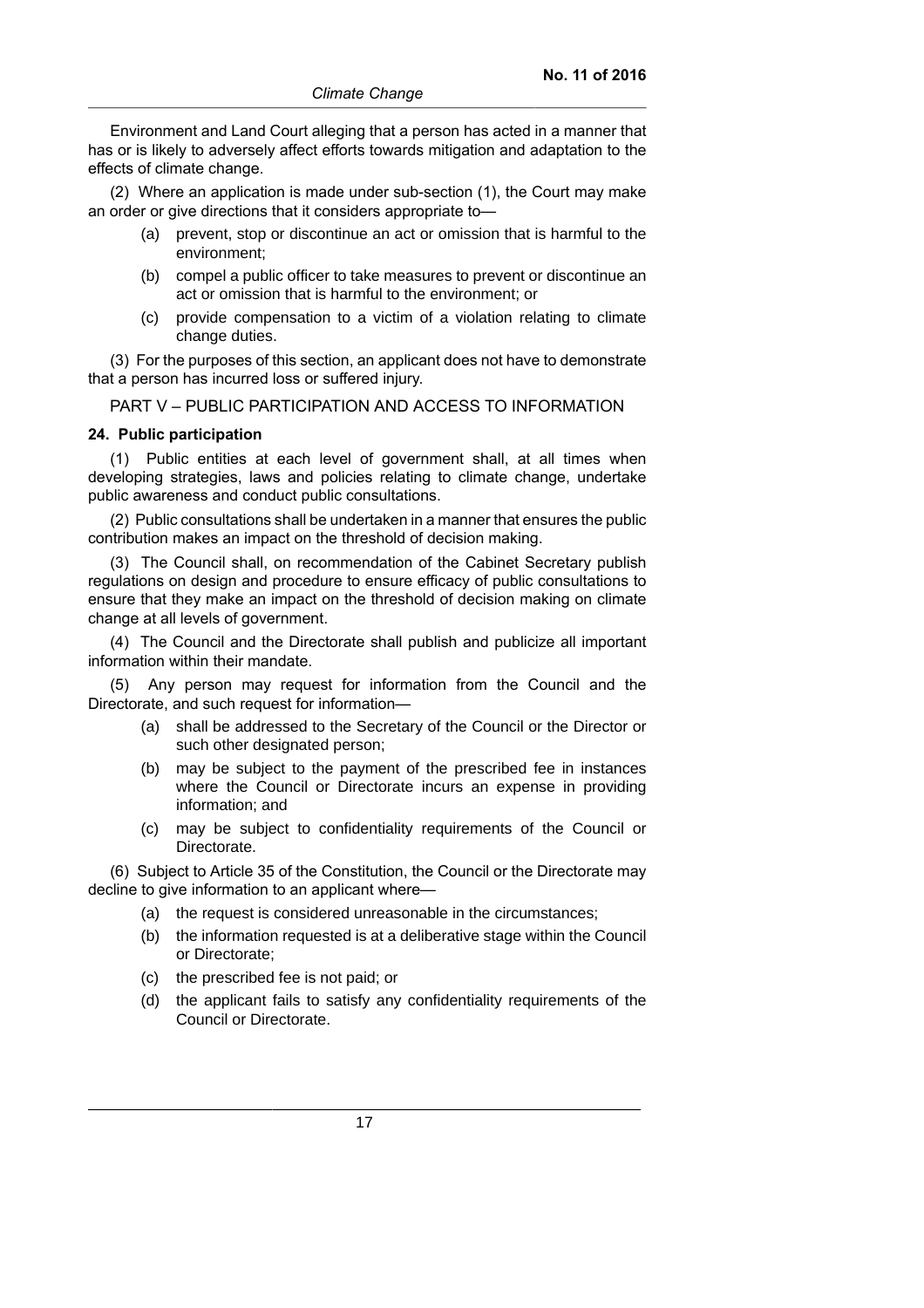# PART VI – FINANCIAL PROVISIONS

### **25. Climate Change Fund**

(1) There is hereby established the Climate Change Fund which shall be a financing mechanism for priority climate change actions and interventions approved by the Council.

- (2) The Fund shall be vested in the National Treasury.
- (3) There shall be paid into the Fund—
	- (a) monies appropriated from the Consolidated Fund by an Act of Parliament;
	- (b) monies received by the Fund in the form of donations, endowments, grants and gifts; and
	- (c) monies under an Act payable to the Fund.
- (4) The Fund shall be administered by the Council and managed by the
- Principal Secretary for the time being responsible for climate change affairs.
- (5) In administering the Fund, the Council shall—
	- (a) determine the composition of the Fund;
		- (b) set strategic directions for applications of the Fund;
		- (c) define eligibility criteria for the Fund to finance climate change actions and enhance achievement of low carbon climate resilient development;
		- (d) set out procedures for disbursement, recovery and repayment of loans including interest;
		- (e) set out procedures to ensure gender and intergenerational equity in access to monies from the Fund;
		- (f) set out procedures, criteria and eligibility for funding research institutions, private, public, civil society research, development and investment ventures that enhance low carbon climate resilient development; and
		- (g) set out other procedures and requirements for effective and transparent administration of the Fund, including tracking and accounting for climate change finance and monitoring and evaluation procedures through regulations which shall be subjected to public participation and approval by the National Assembly.

(6) The Council shall approve request for funding and make funding allocation decisions.

- (7) The Principal Secretary in managing the Fund shall—
	- (a) provide mechanisms for daily operations of the Fund;
	- (b) process financing applications from eligible applicants for approval by the Council;
	- (c) ensure quality assurance in execution of the mandate of the Fund;
	- (d) undertake resource mobilization for various sources;
	- (e) provide technical assistance to the private sector, civil society and public entities.
- (8) The Fund shall be applied to—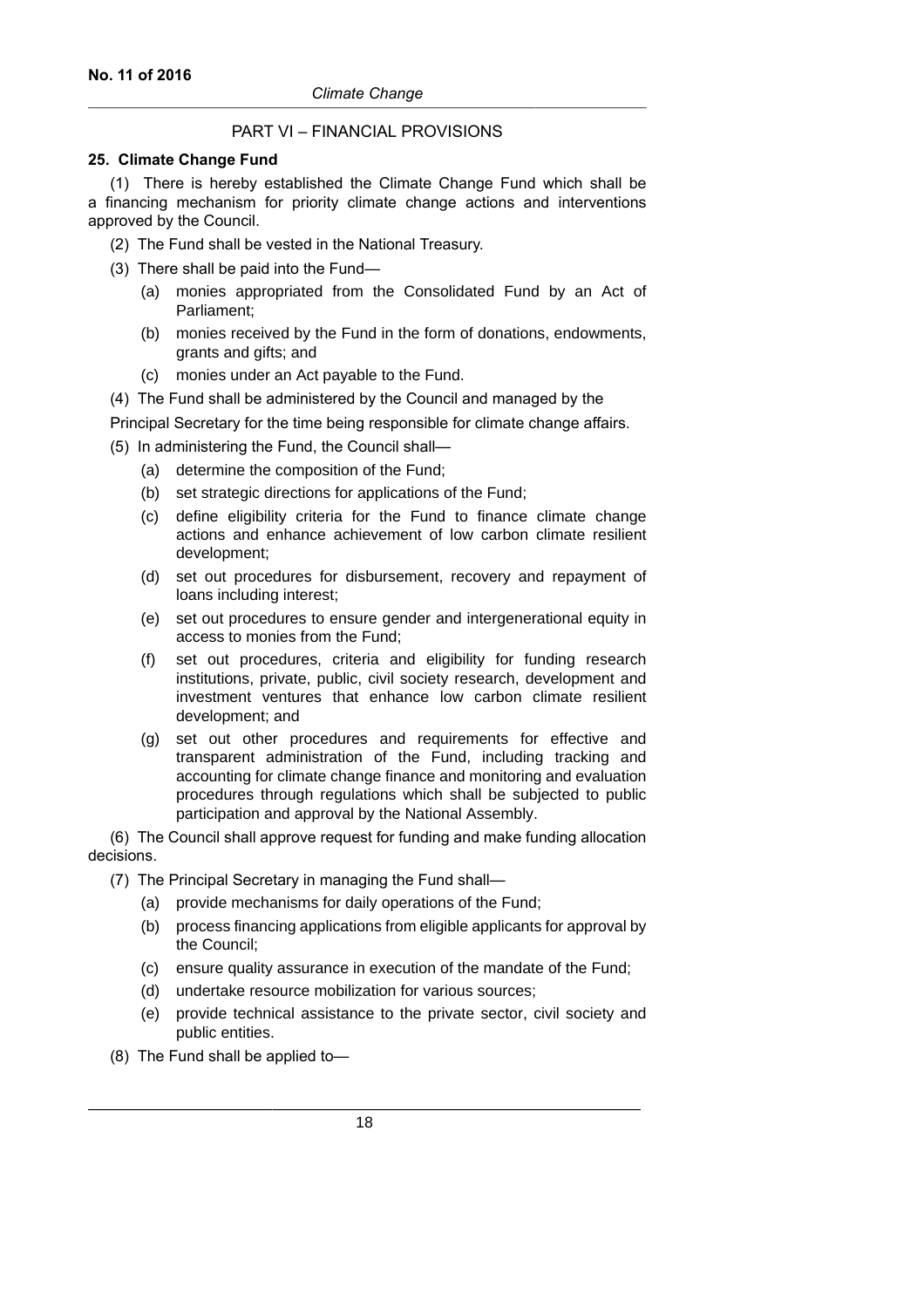- (a) provide grants for climate change research and innovation, in the following fields—
	- (i) industrial research;
	- (ii) technological research;
	- (iii) policy formulation;
	- (iv) scientific research; and
	- (v) academic research;
- (b) provide grants and loans to business, industry, civil society, academia and other stakeholders for development of innovative actions that benefit climate change responses in Kenya;
- (c) finance, through grants and loans the implantation of climate change adaptation and mitigation actions; and
- (d) provide technical assistance to county governments.

(9) The Cabinet Secretary for the National Treasury shall, within one year of the Act coming into force, develop a strategy and make regulations setting out procedures and powers to identify sources of climate finance to monitor uses by various state, non-state and private sector actors, to enhance integrity and to eliminate corrupt practices.

(10) The functions of the Directorate shall be financed through a vote in the estimates of revenue and expenditure of the relevant State Department, taking into account the functions vested in the Directorate in this Act.

(11) The functions of the Council shall be financed through a vote in the estimates or revenue and expenditure of the relevant State Department.

#### **26. Incentives for the promotion of climate change initiatives**

(1) The Cabinet Secretary shall, in accordance with the appropriate law, and in consultation with the Cabinet Secretary responsible for finance, grant to persons who—

- (a) encourage and put in place measures for the elimination of climate change including reduction of greenhouse emissions and use of renewable energy;
- (b) put in place measures to mitigate against the adverse effects of climate change;
- (c) are involved in the conduct of accredited training in programmes that are aimed at eliminating climate change;

such incentives as may be necessary for the advancement of the elimination of and mitigation against climate change and the effects of climate change.

(2) The Cabinet Secretary shall, for the purpose of subsection (1), in regulations set out the nature of the incentives, the conditions for the grant or withdrawal of such incentives and such other matter as may be necessary for the exercise of the power conferred under subsection (1).

(3) In granting incentives under subsection (1), the Cabinet Secretary shall take into account international standards and best practice.

(4) The Cabinet Secretary shall make the regulations specified under subsection (2) within a period of twelve months from the commencement of this Act.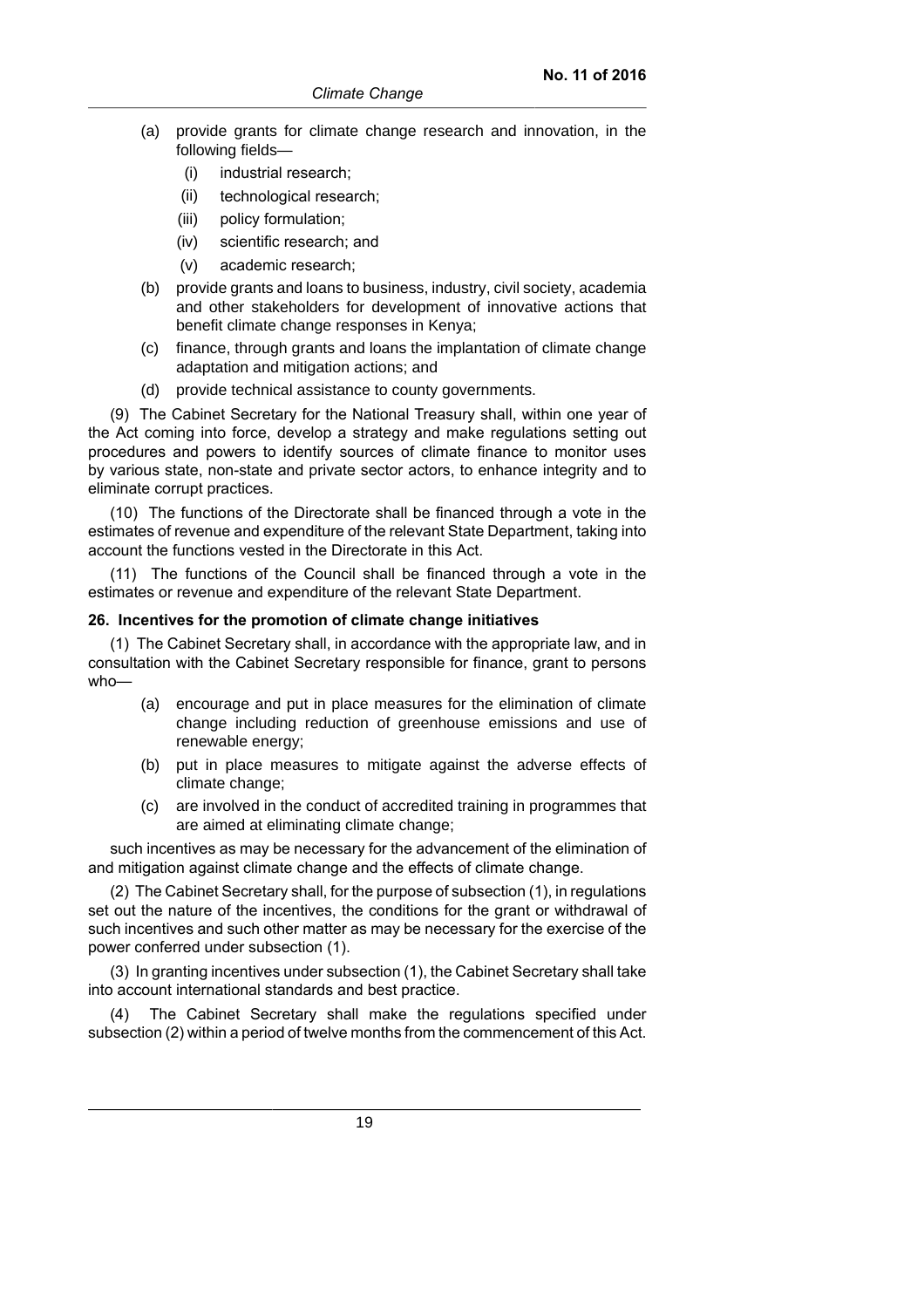### **27. Annual estimates**

At least three months before the commencement of each financial year, the Council shall cause to be prepared estimates of the revenue and expenditure of the Council for that year.

### **28. Financial year of the Council**

The financial year of the Council shall be the period of twelve months ending on the thirtieth June in each year.

### **29. Accounts and audit**

(1) The Council shall cause to be kept all proper books and records of account of the income, expenditure and assets of the Council and shall cause the accounts of the Council to be audited within a period of three months after the end of each financial year.

(2) The Council may apply to the Cabinet Secretary responsible for finance for exemption from payment of duty payable under the Stamp Duty Act (Cap. 480)

in respect of an instrument executed by or on behalf, or in favour of the Council which, but for this section, the Council would be liable to pay.

(3) The Council may establish, control, manage, maintain and contribute to pension and provident funds for the benefit of the members of the Council and staff of the Council and may grant pensions and gratuities from any such fund to the said officers upon their resignation, retirement or separation from the service of the Council or, as the case may be, to the dependants of any such officer upon such officer's death.

(4) The Council may invest any of the funds of the Council in securities in which for the time being, trustees may by law invest funds or in any securities which Treasury may from time to time, approve for that purpose.

(5) The Council may place on deposit, with such bank or banks as it may determine, any monies not immediately required for the purpose of the Council.

# PART VII – MISCELLANEOUS PROVISIONS

### **30. Public engagement strategy**

(1) The Council shall, every twelve months, prepare and publish a public engagement strategy setting out the steps that it intends to take to—

- (a) inform the public about climate change action plans specified under this Act; and
- (b) encourage the public to contribute to the achievement of the objectives of those action plans.

(2) The public engagement strategy shall, in particular, identify actions which the public may take to contribute to the achievement of the objects and purposes set out in section 3.

(3) The Council shall, from time to time, review the public engagement strategy and where the Council varies the strategy, it shall, as soon as reasonably practicable, publish the strategy as so reviewed.

### **31. Conflict of interest**

(1) If a person is present at a meeting of the Council or a committee of the Council at which a particular matter is the subject of consideration and in which matter that person or that persons spouse is directly or indirectly interested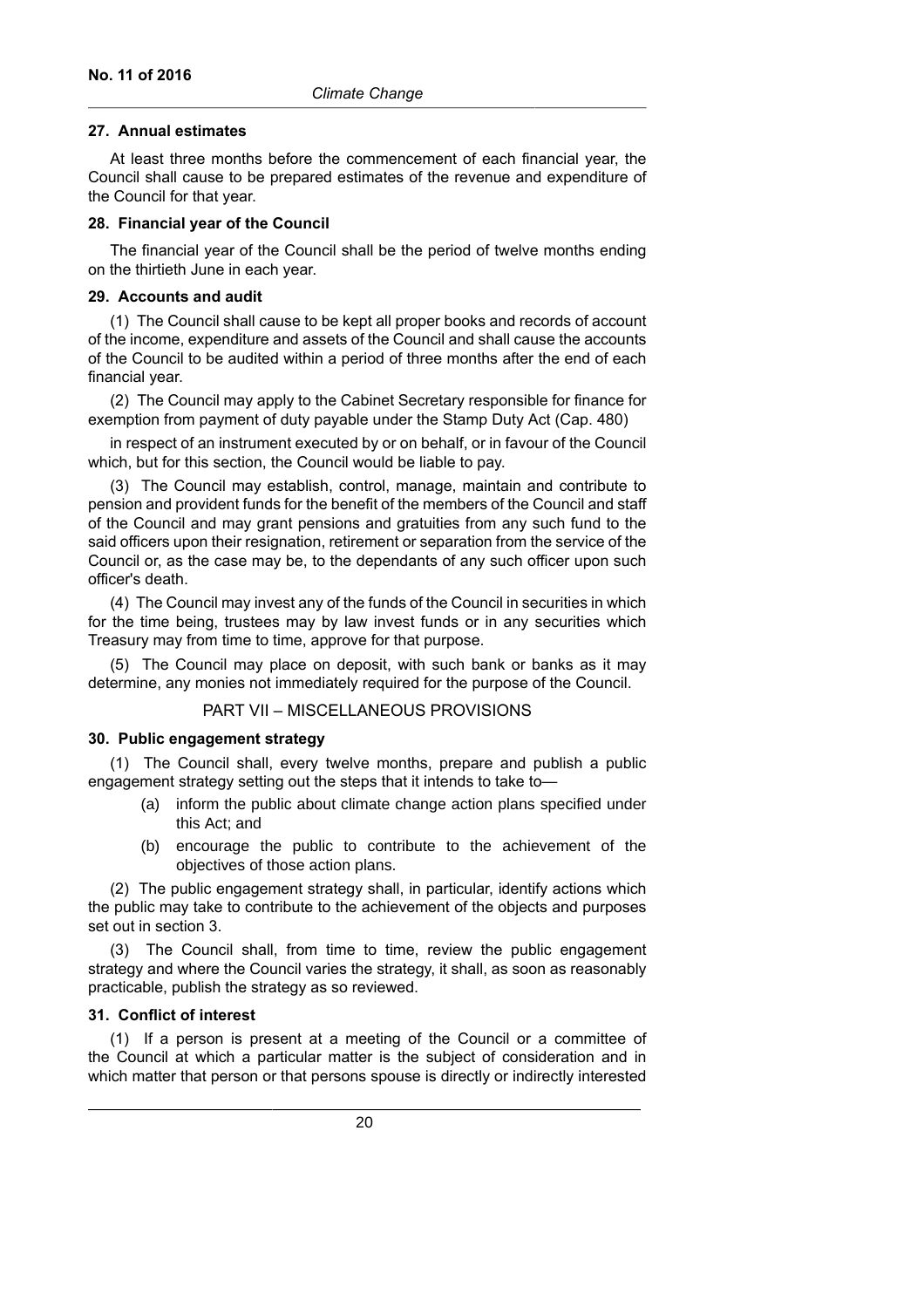in a private capacity, that person shall, as soon as is practicable after the commencement of the meeting, declare such interest and shall not, unless the Council or committee otherwise directs, take part in any consideration or discussion of, or vote on any question touching such matter.

(2) A disclosure of interest made under subsection (1) shall be recorded in the minutes of the meeting at which it is made.

(3) A person who contravenes subsection (1) commits an offence and is liable to a fine not exceeding five hundred thousand shillings or to imprisonment for a term not exceeding five years or to both such fine and imprisonment.

(4) No member of the Council or staff of the Council shall transact any business or trade with the Council.

#### **32. Protection from personal liability**

(1) No matter or thing done by a member of the Council or by any officer or agent of the Council shall, if the matter or thing is done bona fide for executing the functions, powers or duties of the Council under this Act, render the member, officer or agent or any person acting on their directions personally liable to any action, claim or demand whatsoever.

(2) The provisions of subsection (1) shall not relieve the Council of the liability to pay compensation or damages to any person for any injury to him, his property or any of his interests caused by the exercise of any power conferred by this Act or any other written law or by the failure, wholly or partially, of any works.

#### **33. Offences and penalties**

- (1) A person who—
	- (a) without lawful excuse ignores or fails to obey any instruction issued by any member of the Council or officer or agent of the Council in exercise of the powers or the performance of the functions of the Council under this Act; or
	- (b) wilfully obstructs any member of the Council or officer or agent of the Council in the discharge of their lawful duties; or
	- (c) misrepresents, knowingly submits false or misleading information to any member of the Council or officer or agent of the Council in exercise of the powers or the performance of the functions of the Council under this Act,

commits an offence and is liable, on conviction, to a fine not exceeding ten million shillings or to imprisonment for a period not exceeding five years, or to both.

(2) Where an offence under subsection (1) is committed by a body corporate, every director or officer of the body corporate who had knowledge of the commission of the offence and who did not exercise due diligence, efficiency and economy to ensure compliance with this Act, shall be guilty of an offence under subsection (1).

(3) Where an offence under subsection (1) is committed by a partnership, every partner or officer of the partnership who had knowledge of the commission of the offence and who did not exercise due diligence, efficiency and economy to ensure compliance with this Act, shall be guilty of an offence under subsection (1).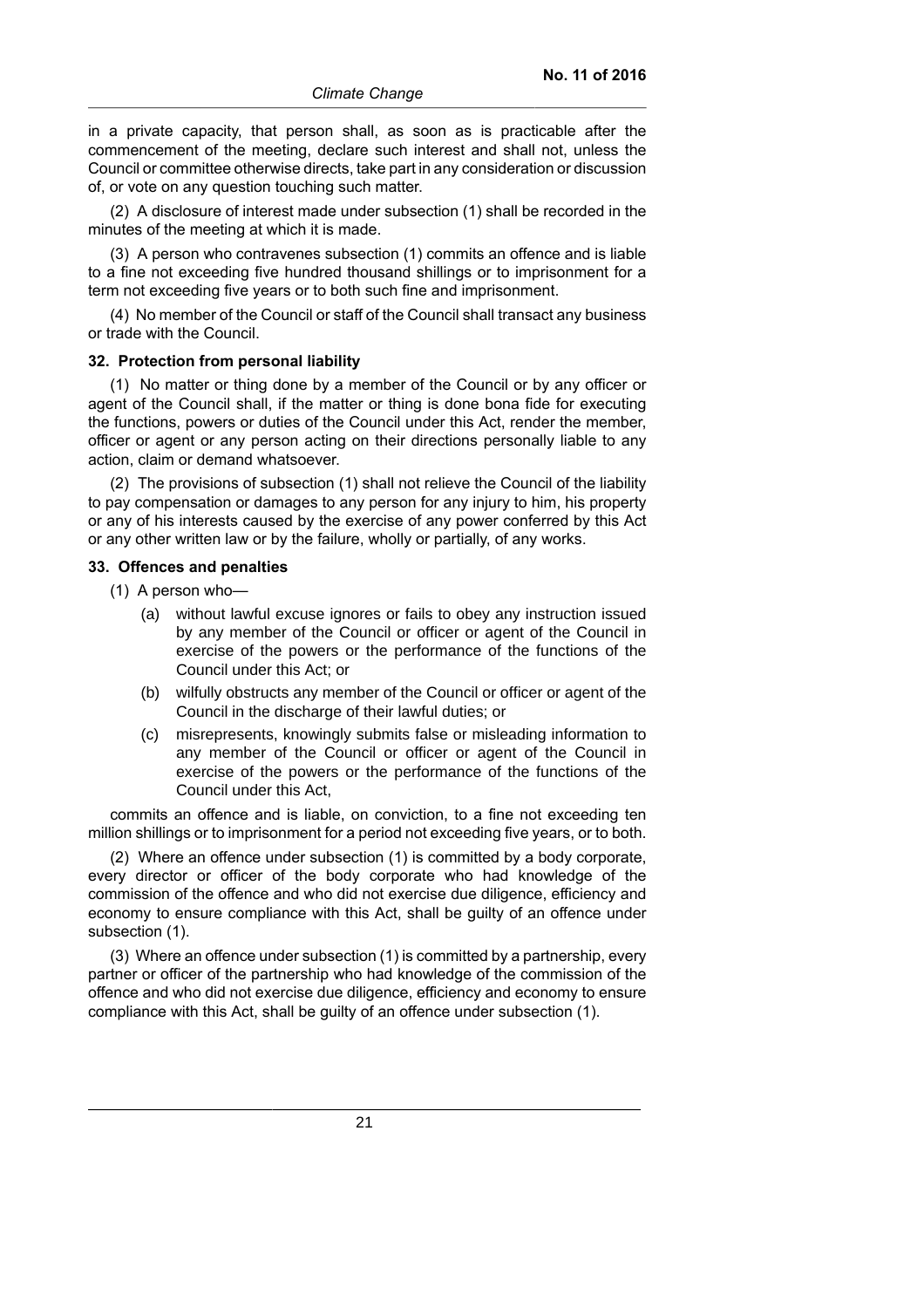### **34. Reports**

(1) The Council shall, at least three months before the end of each financial year, prepare an annual report setting out—

- (a) the financial statements of the Council;
- (b) a description of the activities of the Council;
- (c) the progress made towards implementation of the climate change action plans;
- (d) whether the objectives of the action plans for the year under review were met and the manner in which those objectives were or were not met;
- (e) the action taken by the national and county governments to address the impacts of climate change during that year;
- (f) any further efforts which may be necessary to achieve the objectives of the action plans;
- (g) recommendations on legal and administrative measures necessary for mitigating and adapting to the effects of climate change; and
- (h) any further information relating to the functions of the Council.

(2) The Council shall submit a report prepared under sub-section (1) to the President, Parliament and the county assemblies and shall publish the Report in the Gazette and in such other manner as it considers appropriate.

(3) The President, Parliament or a county assembly may at any time require the Council to submit a report on a particular issue.

### **35. Transitional provision**

The members of the Council shall be appointed within three months of the coming into force of this Act.

### PART VIII – DELEGATED LEGISLATION

### **36. Regulations**

(1) The Cabinet Secretary shall, in consultation with the Council, make Regulations for the better carrying into effect of the provisions of this Act.

(2) Without prejudice to the generality of subsection (1), regulations under this Act may provide for—

- (a) anything required by this Act to be prescribed;
- (b) the conduct of the business of the Council;
- (c) the delegation of the Council's functions or powers; and
- (d) any other matter required under the Constitution, this Act or any other written law.
- (3) For the purposes of Article 94(6) of the Constitution—
	- (a) the purpose and objective of the delegation under this section is to enable the Council to make regulations and give directions for the orderly conduct of business of the Council;
	- (b) the regulations made and directions given under this section shall be of such nature, scope and within the limits as specified under this section;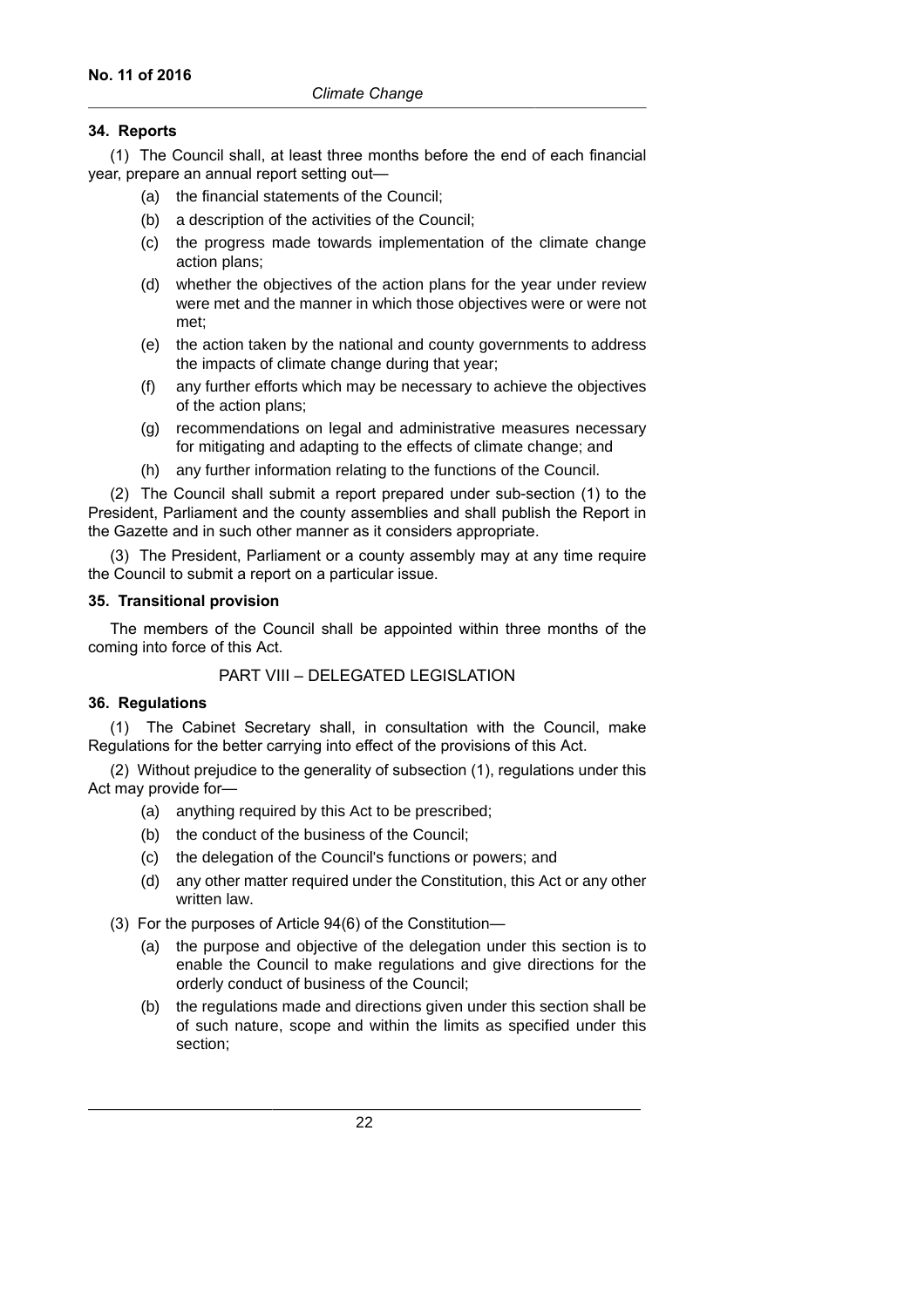(c) the principles and standards applicable to the regulations made under this section are those set out in the Interpretation and General Provisions Act (Cap. 2) and the Statutory Instruments Act, 2013 (No. 23 of 2013).

### **SCHEDULE**

#### PROVISIONS ON PUBLIC CONSULTATION

#### $[section 4(2)(f).]$

- **1.**(1) Where this Act imposes a requirement for public consultation in matters relating to climate change policy, strategy, programme, plan or action, the Council or respective public or private entity shall publish a notice—
	- (a) in the Gazette;
	- (b) in at least two newspapers with national circulation;
	- (c) in at least one newspaper circulating in the locality to which the climate change policy, strategy, programme, plan or action relates; and
	- (d) in at least one Kenyan radio station broadcasting in that locality.
	- (2) The notice shall in each case—
		- (a) set out a summary of the policy, strategy, programme, plan or activity;
		- (b) state the premises at which the details of the policy, strategy, programme, plan or action may be inspected;
		- (c) invite written comments on or objections to the policy, strategy, programme, plan or action;
		- (d) specify the person or body to which the comments are to be submitted; and
		- (e) specify a date by which the comments or objections are required to be received, not being a date earlier than sixty days after publication of the notice.

**2.** The Council or public or private entity shall make arrangements for the public to obtain copies, at a reasonable cost, of documents relating to the policy, strategy, programme, plan or action which are in the possession of the respective entities.

**3.** The Council or the respective public or private entity shall consider the—

- (a) written comments or objections received on or before the date specified under paragraph 1(2)(e); and
- (b) comments, whether in writing or not, received at a public meeting held in relation to the policy, strategy, programme, plan or action at which the Council or respective public or private entity was represented, or by any other invitation, to comment.

**4.** The Council or the respective public or private entity shall publish, in accordance with paragraph 1 of this Schedule, notice of the fact that a copy of the written decision of the Council or the respective public or private entity relating to the policy, strategy, programme, plan or action, and the reasons thereof, is available for public inspection at the same premises as were notified under paragraph 1(2)(b).

**5.** Where regulations made under this Act so require, the Council or respective public or private entity shall cause a public meeting relating to a policy, strategy,